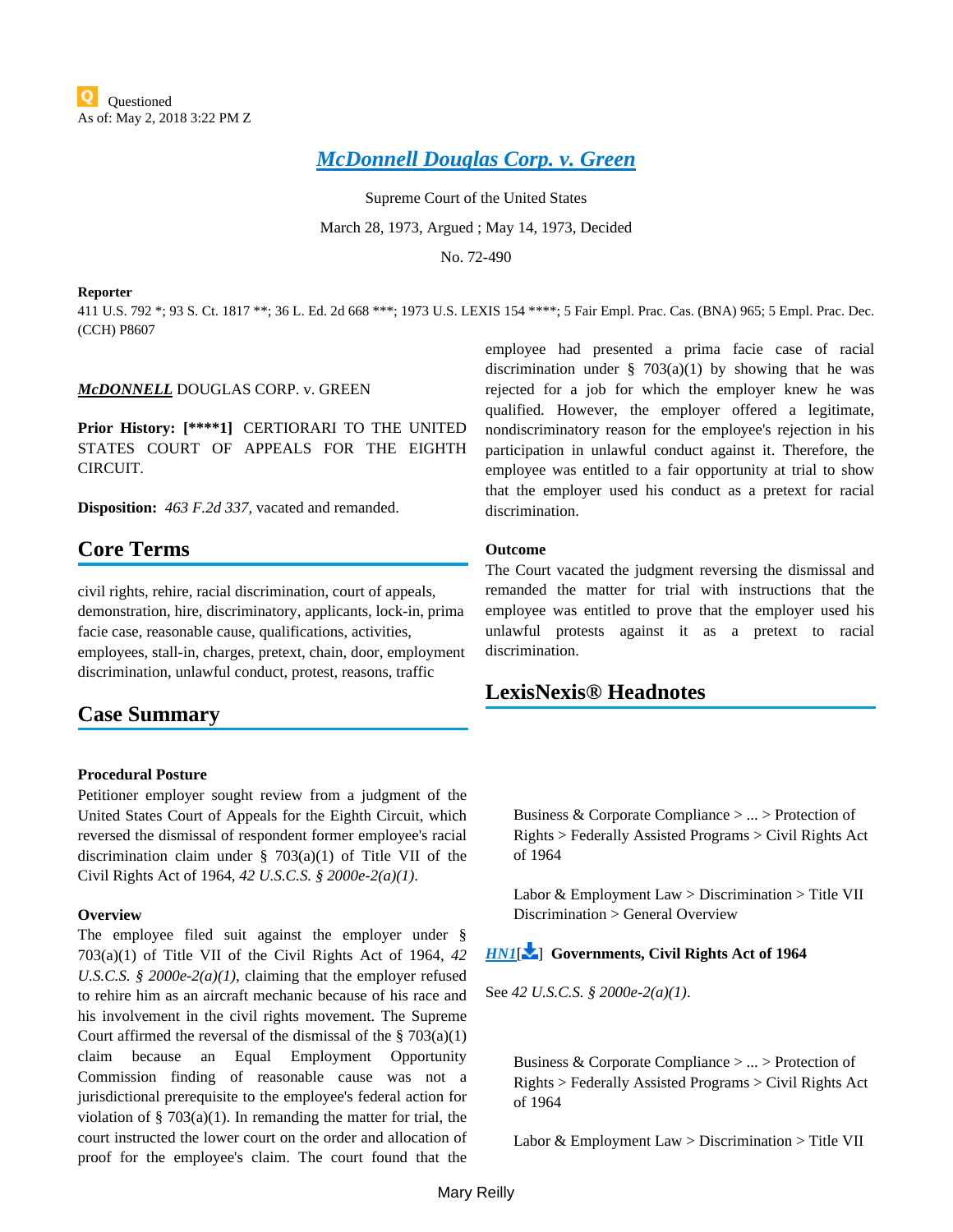# *[HN2](https://advance.lexis.com/api/document?collection=cases&id=urn:contentItem:3S4X-CVH0-003B-S2WK-00000-00&context=&link=LNHNREFclscc2)*[\[](#page-8-0) ] **Governments, Civil Rights Act of 1964**

See *42 U.S.C.S. § 2000e-3(a)*.

Administrative Law > Judicial Review > Reviewability > Factual Determinations

Business & Corporate Compliance > ... > Discrimination > Racial Discrimination > Enforcement

Labor & Employment Law > Discrimination > Title VII Discrimination > General Overview

Business & Corporate Compliance > ... > Protection of Rights > Federally Assisted Programs > Civil Rights Act of 1964

# *[HN3](https://advance.lexis.com/api/document?collection=cases&id=urn:contentItem:3S4X-CVH0-003B-S2WK-00000-00&context=&link=LNHNREFclscc3)*[\[](#page-8-1) ] **Reviewability, Factual Determinations**

Absence of an Equal Employment Opportunity Commission finding of reasonable cause that a violation occurred cannot bar suit under an appropriate section of Title VII of the Civil Rights Act of 1964.

<span id="page-1-0"></span>Labor & Employment Law > Discrimination > Title VII Discrimination > General Overview

# *[HN4](https://advance.lexis.com/api/document?collection=cases&id=urn:contentItem:3S4X-CVH0-003B-S2WK-00000-00&context=&link=LNHNREFclscc4)*[\[](#page-9-0) ] **Discrimination, Title VII Discrimination**

<span id="page-1-1"></span>Title VII tolerates no racial discrimination, subtle or otherwise.

Evidence > Burdens of Proof > General Overview

Labor & Employment Law  $> ... >$  Evidence  $>$  Burdens of Proof > Employee Burdens of Proof

Business & Corporate Compliance > ... > Protection of Rights > Federally Assisted Programs > Civil Rights Act of 1964

Labor & Employment Law > Discrimination > Title VII Discrimination > General Overview

# *[HN5](https://advance.lexis.com/api/document?collection=cases&id=urn:contentItem:3S4X-CVH0-003B-S2WK-00000-00&context=&link=LNHNREFclscc5)*[\[](#page-9-1) ] **Evidence, Burdens of Proof**

The complainant in a trial under Title VII of the Civil Rights Act of 1964 carries the initial burden under the statute of establishing a prima facie case of racial discrimination. This may be done by showing (i) that he belongs to a racial minority; (ii) that he applied and was qualified for a job for which the employer was seeking applicants; (iii) that, despite his qualifications, he was rejected; and (iv) that, after his rejection, the position remained open and the employer continued to seek applicants from persons of complainant's qualifications. The burden then shifts to the employer to articulate some legitimate, nondiscriminatory reason for the employee's rejection.

<span id="page-1-3"></span>Business & Corporate Compliance > ... > Protection of Rights > Federally Assisted Programs > Civil Rights Act of 1964

Labor & Employment Law > Discrimination > Title VII Discrimination > General Overview

# *[HN6](https://advance.lexis.com/api/document?collection=cases&id=urn:contentItem:3S4X-CVH0-003B-S2WK-00000-00&context=&link=LNHNREFclscc6)*[\[](#page-10-0) ] **Governments, Civil Rights Act of 1964**

Where employers have instituted employment tests and qualifications with an exclusionary effect on minority applicants, such requirements must be shown to bear a demonstrable relationship to successful performance of the jobs for which they were used.

<span id="page-1-2"></span>Business & Corporate Compliance > ... > Protection of Rights > Federally Assisted Programs > Civil Rights Act of 1964

Labor & Employment Law > Discrimination > Title VII Discrimination > General Overview

# *[HN7](https://advance.lexis.com/api/document?collection=cases&id=urn:contentItem:3S4X-CVH0-003B-S2WK-00000-00&context=&link=LNHNREFclscc7)*[\[](#page-10-1) ] **Governments, Civil Rights Act of 1964**

Nothing in Title VII of the Civil Rights Act of 1964 compels an employer to absolve and rehire one who has engaged in deliberate, unlawful activity against it.

Business & Corporate Compliance > ... > Protection of Rights > Federally Assisted Programs > Civil Rights Act of 1964

Labor & Employment Law > Discrimination > Title VII Discrimination > General Overview

*[HN8](https://advance.lexis.com/api/document?collection=cases&id=urn:contentItem:3S4X-CVH0-003B-S2WK-00000-00&context=&link=LNHNREFclscc8)*[\[](#page-10-2) ] **Governments, Civil Rights Act of 1964**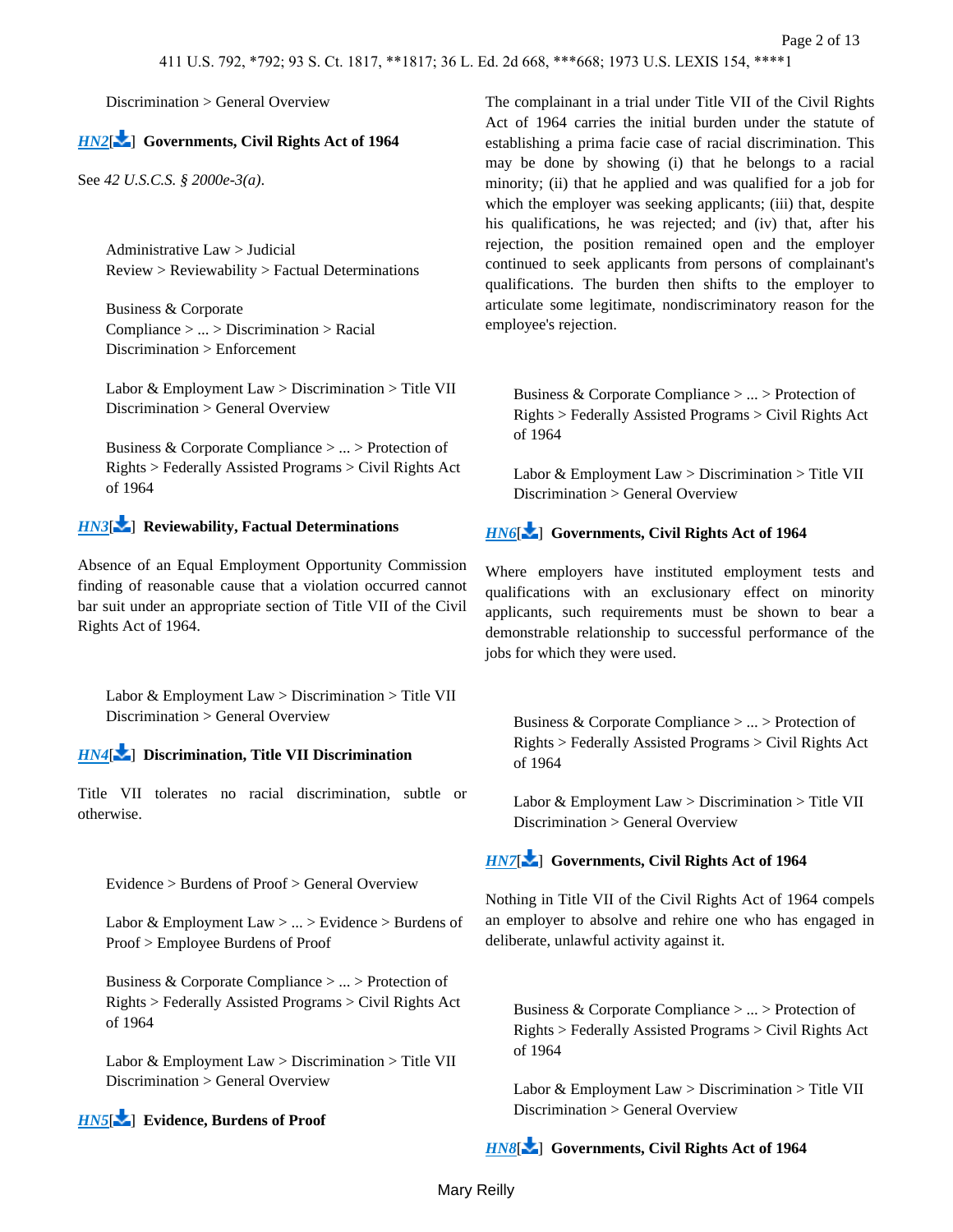While Title VII of the Civil Rights Act of 1964 does not, without more, compel rehiring of a discharged employee, neither does it permit an employer to use the employee's conduct as a pretext for the sort of discrimination prohibited by § 703(a)(1) (*42 U.S.C.S. § 2000e-2(a)(1)*) of Title VII of the Civil Rights Act of 1964.

<span id="page-2-0"></span>Business & Corporate Compliance > ... > Protection of Rights > Federally Assisted Programs > Civil Rights Act of 1964

Labor & Employment Law > Discrimination > Title VII Discrimination > General Overview

Labor & Employment Law  $>$  Discrimination  $>$  Racial Discrimination > Scope & Definitions

## *[HN9](https://advance.lexis.com/api/document?collection=cases&id=urn:contentItem:3S4X-CVH0-003B-S2WK-00000-00&context=&link=LNHNREFclscc9)*[\[](#page-11-0) ] **Governments, Civil Rights Act of 1964**

In an employment discrimination suit under Title VII of the Civil Rights Act of 1964, a plaintiff must be given a full and fair opportunity to demonstrate by competent evidence that the presumptively valid reasons for his rejection were in fact a cover-up for an unlawful discriminatory decision.

# **Lawyers' Edition Display**

#### **Summary**

After the plaintiff, a Negro who had been employed by the defendant as a mechanic, was laid off in the course of a general reduction in the defendant's work force, the plaintiff participated in a protest against alleged racial discrimination by the defendant in its employment practices. The protest included a "stall-in" whereby the plaintiff and others stopped their cars along roads leading to the defendant's plant, so as to block access to the plant during the morning rush hour. When the defendant subsequently advertised for mechanics, the plaintiff applied for reemployment, but the defendant rejected the plaintiff on the asserted ground of his participation in the "stall-in." The plaintiff then filed a complaint with the Equal Employment Opportunity Commission, claiming that the defendant had violated 703(a)(1) of the Civil Rights Act of 1964 by refusing to rehire him because of his race, and that the defendant had violated 704(a) of the Act by refusing to rehire him because of his activities in protesting against racial discrimination. The Commission made no finding on the plaintiff's 703(a)(1) claim, but found reasonable cause to believe that the defendant had violated 704(a). After the Commission unsuccessfully attempted conciliation, the

plaintiff asserted his  $703(a)(1)$  and  $704(a)$  claims in the United States District Court for the Eastern District of Missouri. The District Court dismissed the 703(a)(1) claim (*[299 F Supp 1100](https://advance.lexis.com/api/document?collection=cases&id=urn:contentItem:3S4V-MKB0-0054-83DS-00000-00&context=)*), on the ground that the Commission had failed to make a determination of reasonable cause to believe that the defendant had violated  $703(a)(1)$ . After a trial, the District Court dismissed the 704(a) claim with prejudice (*[318](https://advance.lexis.com/api/document?collection=cases&id=urn:contentItem:3S4V-RMN0-003B-30C8-00000-00&context=)  [F Supp 846](https://advance.lexis.com/api/document?collection=cases&id=urn:contentItem:3S4V-RMN0-003B-30C8-00000-00&context=)*), on the ground that the defendant's refusal to rehire the plaintiff was based on the plaintiff's conduct during the "stall-in," which conduct was illegal and was unprotected by 704(a). The Court of Appeals for the Eighth Circuit affirmed the dismissal of the 704(a) claim, but the Court of Appeals held that a prior Commission determination of reasonable cause was not a jurisdictional prerequisite to raising a 703(a)(1) claim in federal court, and the Court of Appeals reversed the dismissal of the  $703(a)(1)$  claim and set forth standards as to the parties' burden of proof, upon remand, with respect to the 703(a)(1) claim (*463 F2d 337*).

On certiorari, the United States Supreme Court remanded the case to the District Court. In an opinion by Powell, J., expressing the unanimous views of the court, it was held that a Commission finding of reasonable cause was not a jurisdictional prerequisite to a  $703(a)(1)$  suit, and that on retrial the plaintiff must be afforded a fair opportunity to demonstrate, in connection with his  $703(a)(1)$  claim, that the defendant's assigned reason for refusing to reemploy the plaintiff was pretextual or discriminatory in its application; and the court set forth standards somewhat different from those of the Court of Appeals with respect to the parties' burden of proof.

# **Headnotes**

 CIVIL RIGHTS §12.5 > jurisdiction -- discriminatory employment practices -- > Headnote:

*[LEdHN\[1A\]](https://advance.lexis.com/api/document?collection=cases&id=urn:contentItem:3S4X-CVH0-003B-S2WK-00000-00&context=&link=LEDHN1_1)*[\[](#page-8-2) ] [1A]*[LEdHN\[1B\]](https://advance.lexis.com/api/document?collection=cases&id=urn:contentItem:3S4X-CVH0-003B-S2WK-00000-00&context=&link=LEDHN1_2)*[ [\]](#page-11-1) [1B]

A person alleging that an employer has discriminated against him because of his race, in violation of 703(a)(1) of the Civil Rights Act of 1964 (*42 USCS 2000e-2(a)(1)*), which prohibits discriminatory employment practices, satisfies the jurisdictional prerequisites to a federal action (1) by filing timely charges of employment discrimination with the Equal Employment Opportunity Commission, and (2) by receiving and acting upon the Commission's statutory notice of the right to sue; a Commission finding of reasonable cause to believe that the employer has violated  $703(a)(1)$  is not a jurisdictional prerequisite to a 703(a)(1) suit, and it is error for a Federal District Court to dismiss a  $703(a)(1)$  claim on the ground of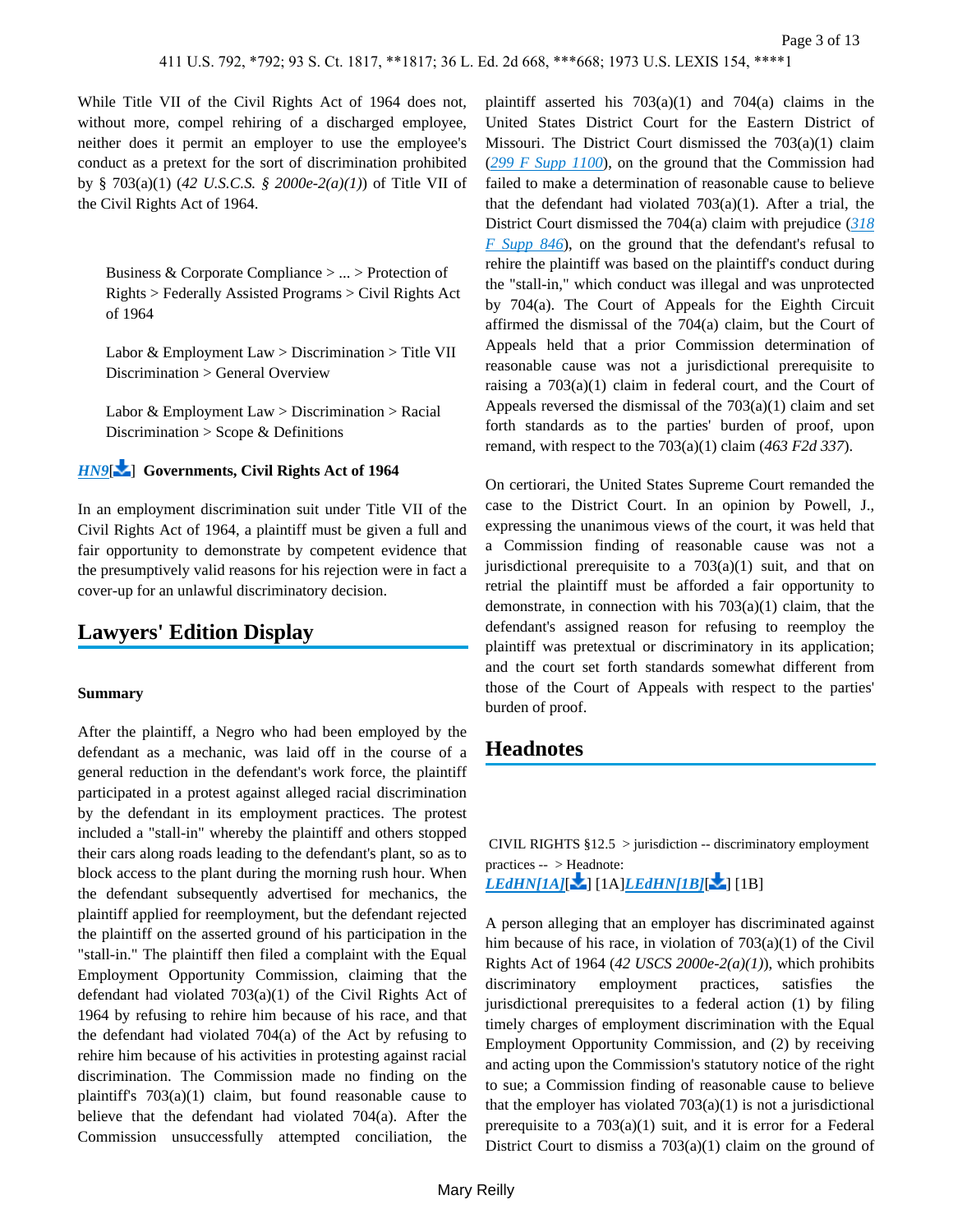the absence of such a finding.

 CIVIL RIGHTS §12.5 > jurisdiction -- equal employment opportunities -- > Headnote: *[LEdHN\[2\]](https://advance.lexis.com/api/document?collection=cases&id=urn:contentItem:3S4X-CVH0-003B-S2WK-00000-00&context=&link=LEDHN2_1)***[ 2]** [2]

Under Title VII of the Civil Rights Act of 1964 (*42 USCS 2000e et seq.*), which requires equal employment opportunities, a person's right to sue is not limited to those charges as to which the Equal Employment Opportunity Commission has made findings of reasonable cause to believe that the Act has been violated; thus, absence of a Commission finding of reasonable cause does not bar suit under an appropriate section of Title VII.

<span id="page-3-0"></span> APPEAL AND ERROR §1536 > CIVIL RIGHTS §7.5 > CIVIL RIGHTS §12.5 > discriminatory employment practices -- harmless error -- > Headnote:  $LEdH N[3]$ [3]

A Federal District Court's erroneous dismissal of an action brought under 703(a)(1) of the Civil Rights Act of 1964 (*42 USCS 2000e-2 (a)(1)*), which prohibits discriminatory employment practices, does not constitute harmless error, where (1) it is not clear that the District Court's findings against the plaintiff on his claim under 704(a) of the Act (*42 USCS 2000e-3(a)*), which prohibits employers' retaliation against protests against discrimination, involved the identical issues raised by his claim under  $703$  (a)(1), since  $704(a)$ relates solely to discrimination against an applicant or employee on account of his participation in legitimate civil rights activities or protests, while 703 (a)(1) deals with the broader and centrally important question under the Act of whether, for any reason, a racially discriminatory employment decision has been made, and (2) the District Court did not discuss the plaintiff's 703(a)(1) claim in its opinion and denied requests for discovery of statistical materials which may have been relevant to the  $703(a)(1)$  claim; the plaintiff should have been accorded the right to prepare his case and to plan the strategy of trial with the knowledge that the  $703(a)(1)$ cause of action was properly before the District Court.

<span id="page-3-1"></span> CIVIL RIGHTS §7.5 > equal employment opportunities -- purpose of statute -- > Headnote:

# $LEdHN[4][$  $LEdHN[4][$  [4]

The purposes of Congress in enacting Title VII of the Civil Rights Act of 1964 (*42 USCS 2000e et seq.*), which requires equal employment opportunities, are to assure equality of employment opportunities and to eliminate those discriminatory practices and devices which have fostered racially stratified job environments to the disadvantage of minority citizens.

 CIVIL RIGHTS §7.5 > equal employment opportunities -- purpose of statute -- > Headnote:  $LEdH N[5]$ [5]

Title VII of the Civil Rights Act of 1964 (*42 USCS 2000e et seq.*), which requires equal employment opportunities, is not intended by Congress to guarantee a job to every person regardless of qualifications.

 CIVIL RIGHTS §7.5 > discriminatory employment practices - nature of statutory proscription -- > Headnote: *[LEdHN\[6\]](https://advance.lexis.com/api/document?collection=cases&id=urn:contentItem:3S4X-CVH0-003B-S2WK-00000-00&context=&link=LEDHN6_1)*[ - 1 [6]

Title VII of the Civil Rights Act of 1964 (*42 USCS 2000e et seq.*), which requires equal employment opportunities, does not command that any person be hired simply because he was formerly the subject of discrimination, or because he is a member of a minority group; discriminatory preference for any group, minority or majority, is precisely and only what Congress has proscribed; and what is required by Congress is the removal of artificial, arbitrary, and unnecessary barriers to employment when the barriers operate invidiously to discriminate on the basis of racial or other impermissible classification.

<span id="page-3-2"></span> CIVIL RIGHTS §7.5 > discriminatory employment practices - statutory pro[scri](#page-9-2)ption -- > Headnote:  $LEdH N[7]$ [7]

Under Title VII of the Civil Rights Act of 1964 (*42 USCS 2000e et seq.*), which requires equal employment opportunities, the broad, overriding interest, shared by employer, employee, and consumer, is efficient and trustworthy workmanship assured through fair and racially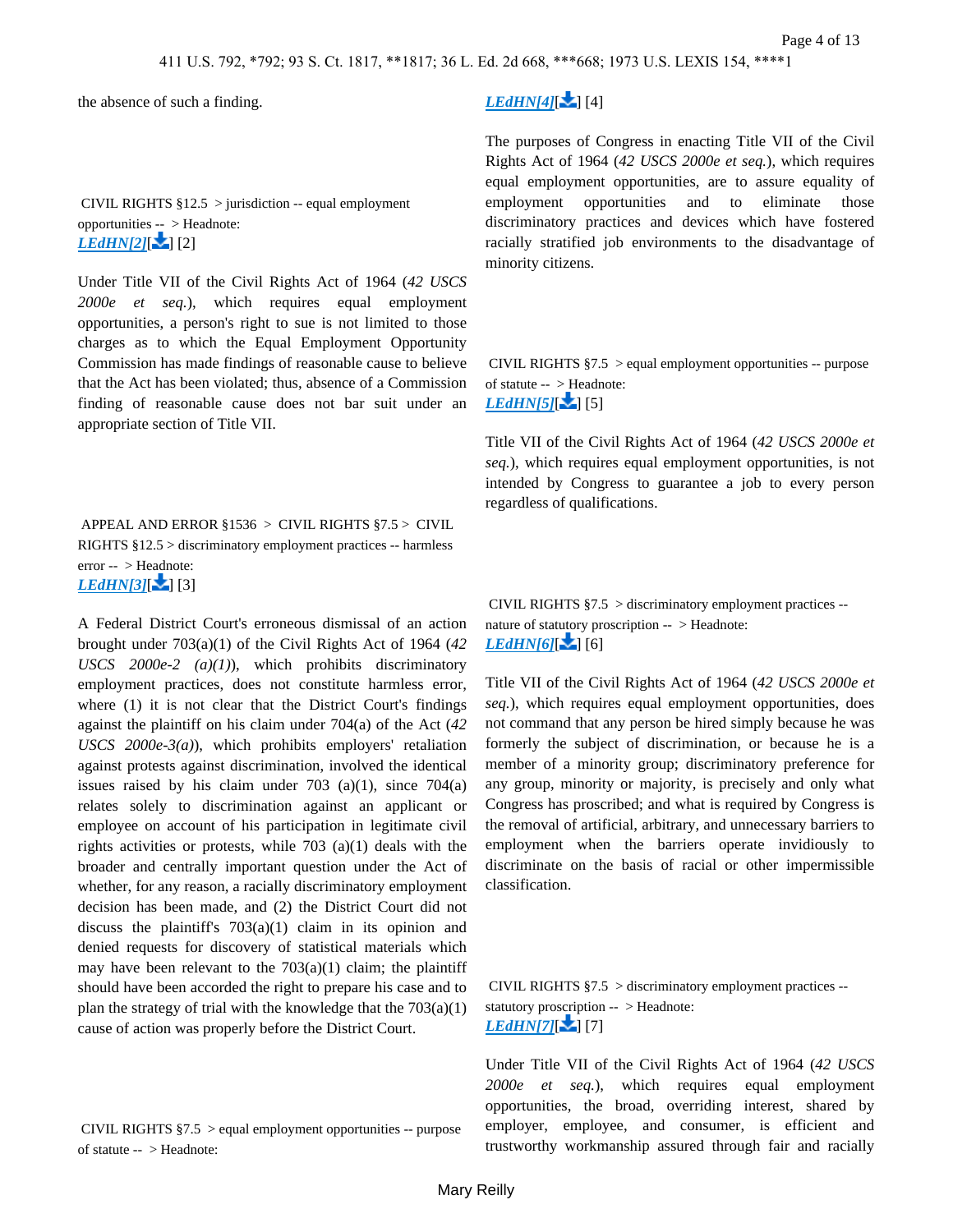neutral employment and personnel decisions; Title VII tolerates no racial discrimination, subtle or otherwise, in the implementation of such decisions.

 EVIDENCE §383 > burden of proof -- discriminatory employment practices -- > Headnote:  $LEdH N[8]$ [8]

In a trial under Title VII of the Civil Rights Act of 1964 (*42 USCS 2000e et seq.*), which requires equal employment opportunities, the complainant must carry the initial burden of establishing a prima facie case of racial discrimination; this may be done by showing (1) that he belongs to a racial minority; (2) that he applied and was qualified for a job for which the employer was seeking applicants; (3) that despite his qualifications, he was rejected; and (4) that after his rejection, the position remained open and the employer continued to seek applicants from persons of the complainant's qualifications.

<span id="page-4-0"></span> EVIDENCE §383 > prima facie proof -- discriminatory employment practices -- > Headnote: *[LEdHN\[9A\]](https://advance.lexis.com/api/document?collection=cases&id=urn:contentItem:3S4X-CVH0-003B-S2WK-00000-00&context=&link=LEDHN9_1)*[\[](#page-9-3) **2**[\]](#page-11-2) [9A]*[LEdHN\[9B\]](https://advance.lexis.com/api/document?collection=cases&id=urn:contentItem:3S4X-CVH0-003B-S2WK-00000-00&context=&link=LEDHN9_2)*[ **2**] [9B]

In an action alleging that the defendant's refusal to rehire the plaintiff as a mechanic violated 703(a)(1) of the Civil Rights Act of 1964 (*42 USCS 2000e-2(a)(1)*), which prohibits discriminatory employment practices, the plaintiff, a Negro who has been a long-time activist in the civil rights movement, proves a prima facie case, where (1) the evidence shows that the defendant sought to employ mechanics and continued to do so after rejecting the plaintiff's application for reemployment, and (2) the defendant does not dispute the plaintiff's qualifications and acknowledges that the plaintiff's past work performance as a mechanic in the defendant's employ was satisfactory.

 EVIDENCE §383 > burden of proof -- equal employment opportunities -[- >](#page-9-4) Headnote:  $LEdHNI10$ <sup>[10]</sup>[10]

Under Title VII of the Civil Rights Act of 1964 (*42 USCS 2000e et seq.*), which requires equal employment opportunities, employment tests and qualifications must be

shown to bear a demonstrable relationship to successful performance of the job for which they are used, where employers have instituted such tests and qualifications with an exclusionary effect on minority applicants.

<span id="page-4-1"></span> EVIDENCE §90 > shifting of burden of proof -- > Headnote: *[LEdHN\[11\]](https://advance.lexis.com/api/document?collection=cases&id=urn:contentItem:3S4X-CVH0-003B-S2WK-00000-00&context=&link=LEDHN11_1)*[ | 11]

Once the plaintiff proves a prima facie case in an action alleging that the defendant's refusal to rehire the plaintiff violated 703(a)(1) of the Civil Rights Act of 1964 (*42 USCS 2000e-2(a)(1)*), which prohibits discriminatory employment practices, the burden then shifts to the defendant to articulate some legitimate, nondiscriminatory reason for the plaintiff's rejection.

<span id="page-4-3"></span>EVIDENCE  $§904.3$  > sufficiency of evidence -- discriminatory employment practices -- > Headnote: *[LEdHN\[12A\]](https://advance.lexis.com/api/document?collection=cases&id=urn:contentItem:3S4X-CVH0-003B-S2WK-00000-00&context=&link=LEDHN12_1)*[\[](#page-10-3) ] [12A]*[LEdHN\[12B\]](https://advance.lexis.com/api/document?collection=cases&id=urn:contentItem:3S4X-CVH0-003B-S2WK-00000-00&context=&link=LEDHN12_2)*[ [\]](#page-11-3) [12B]

In an action alleging that the defendant's refusal to rehire the plaintiff, a Negro, violated 703(a)(1) of the Civil Rights Act of 1964 (*42 USCS 2000e-2(a)(1)*), which prohibits discriminatory employment practices, the defendant's assignment of the plaintiff's participation in unlawful conduct against the defendant as the cause of the plaintiff's rejection suffices to discharge the defendant's burden of proof and to meet the plaintiff's prima facie case of discrimination, where the plaintiff admittedly had taken part in a carefully planned "stall-in," designed to tie up access to the defendant's plant during the morning rush hour.

CIVIL RIGHTS  $§ 7.5 >$  equal employment opportunities -- > Headnote:  $LEdHN[13]$ [ $\sim$ ] [13]

<span id="page-4-2"></span>Nothing in Title VII of the Civil Rights Act of 1964 (*42 USCS 2000e et seq.*), which requires equal employment opportunities, compels an employer to absolve and rehire one who has engaged in deliberate, unlawful activity which was directed specifically against the employer.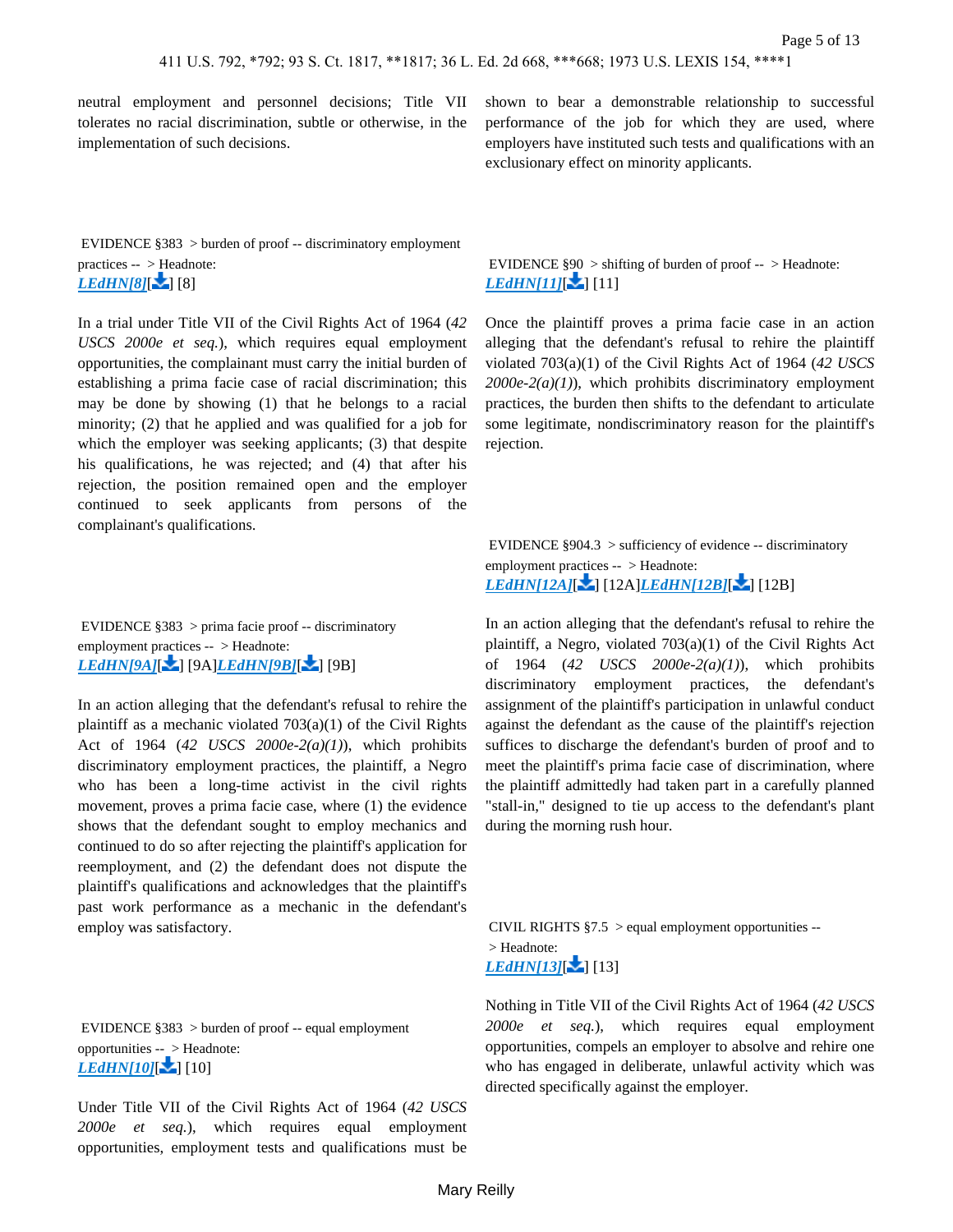CIVIL RIGHTS §7.5 > discriminatory employment practices --

 > Headnote: *[LEdHN\[14\]](https://advance.lexis.com/api/document?collection=cases&id=urn:contentItem:3S4X-CVH0-003B-S2WK-00000-00&context=&link=LEDHN14_1)*[14]

Title VII of the Civil Rights Act of 1964 (*42 USCS 2000e et seq.*), which requires equal employment opportunities, does not permit an employer to use an employee's deliberate, unlawful activity against the employer as a pretext for the sort of discrimination prohibited by 703(a)(1) of the Act (*42 USCS 2000e-2(a)(1)*), which prohibits discriminatory employment practices.

<span id="page-5-2"></span>CIVIL RIGHTS  $§12.5 >$  EVIDENCE  $§787 >$  refusal to rehire -racially discriminatory motive -- relevancy -- > Headnote: *[LEdHN\[15A\]](https://advance.lexis.com/api/document?collection=cases&id=urn:contentItem:3S4X-CVH0-003B-S2WK-00000-00&context=&link=LEDHN15_1)*[\[](#page-10-4) ] [15A]*[LEdHN\[15B\]](https://advance.lexis.com/api/document?collection=cases&id=urn:contentItem:3S4X-CVH0-003B-S2WK-00000-00&context=&link=LEDHN15_2)*[ [\]](#page-11-4) [15B]

In an action alleging that the defendant's refusal to rehire the plaintiff, a Negro, violated 703(a)(1) of the Civil Rights Act of 1964 (*42 USCS 2000e-2(a)(1)*), which prohibits discriminatory employment practices, the plaintiff is entitled to a full and fair opportunity to demonstrate by competent evidence that the stated, presumptively valid reason for the plaintiff's rejection--his participation in a "stall-in" whereby the plaintiff and others stopped their cars along roads leading to the defendant's plant, so as to block access to the plant during the morning rush hour--was in fact a pretextual coverup for a racially discriminatory decision; especially relevant to such a showing would be evidence that white employees involved in acts against the defendant of comparable seriousness to the "stall-in" were nevertheless retained or rehired; other evidence which may be relevant to any showing of pretextuality includes facts as to the defendant's *treatment* of the plaintiff during the plaintiff's prior term of employment, the defendant's reaction, if any, to the plaintiff's legitimate civil rights activities, and the defendant's general policy and practice with respect to minority employment; and although the trial court may determine, after reasonable discovery, that the racial composition of the defendant's labor force is itself reflective of restrictive or exclusionary practices, such general determinations may not be in and of themselves controlling as to an individualized hiring decision, particularly in the presence of an otherwise justifiable reason for refusing to rehire.

 CIVIL RIGHTS §7.5 > equal employment opportunities -- > Headnote:

## *[LEdHN\[16\]](https://advance.lexis.com/api/document?collection=cases&id=urn:contentItem:3S4X-CVH0-003B-S2WK-00000-00&context=&link=LEDHN16_1)*[ | [16]

Under Title VII of the Civil Rights Act of 1964 (*42 USCS 2000e et seq.*), which requires equal employment opportunities, an employer may justifiably refuse to rehire one who has engaged in unlawful, disruptive acts against it, but only if this criterion is applied alike to members of all races.

<span id="page-5-0"></span> CIVIL RIGHTS §7.5 > discriminatory employment practices -- > Headnote:  $LEdH N[17]$  [17]

In the absence of proof of pretextual or discriminatory application of an employer's asserted reason for refusal to rehire, the employer's asserted refusal to rehire a Negro former employee on the ground of his unlawful conduct against the employer is not the kind of artificial, arbitrary, and unnecessary barrier to employment which Congress intended to remove under Title VII of the Civil Rights Act of 1964 (*42 USCS 2000e et seq.*), which requires equal employment opportunities.

<span id="page-5-1"></span>CIVIL RIGHTS  $§7.5 >$  refusal to rehire -- business justification -- > Headnote: *[LEdHN\[18A\]](https://advance.lexis.com/api/document?collection=cases&id=urn:contentItem:3S4X-CVH0-003B-S2WK-00000-00&context=&link=LEDHN18_1)*[\[](#page-11-5) ] [18A]*[LEdHN\[18B\]](https://advance.lexis.com/api/document?collection=cases&id=urn:contentItem:3S4X-CVH0-003B-S2WK-00000-00&context=&link=LEDHN18_2)*[ [\]](#page-11-6) [18B]

In view of the seriousness and harmful potential of a Negro former employee's participation in a "stall-in" whereby cars were stopped along roads leading to an employer's plant so as to block access to the plant during the morning rush hour, and in view of the accompanying inconvenience to other employees, the employer's subsequent refusal to rehire the former employee cannot be said to have lacked a rational and neutral business justification.

<span id="page-5-3"></span> CIVIL RIGHTS §7.5 > discriminatory employment practices. -- > Headnote: *[LEdHN\[19\]](https://advance.lexis.com/api/document?collection=cases&id=urn:contentItem:3S4X-CVH0-003B-S2WK-00000-00&context=&link=LEDHN19_1)*[ | 19]

If a Federal District judge finds that an employer's assigned, presumptively valid reason for refusing to reemploy a Negro former employee was pretextual or discriminatory in its application, the District judge must order a prompt and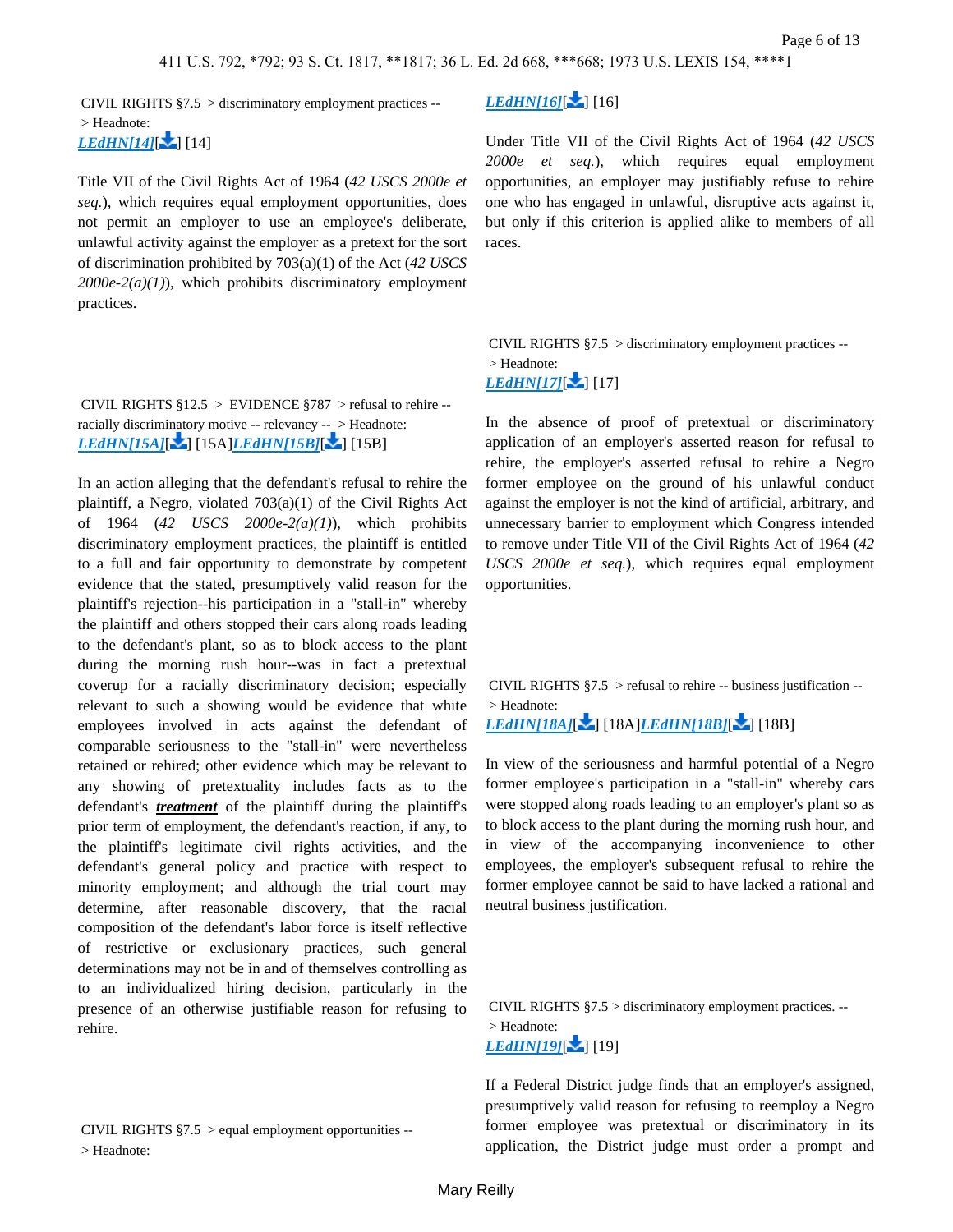appropriate remedy, but in the absence of such a finding, the employer's refusal to rehire must stand.

# **Syllabus**

 Respondent, a black civil rights activist, engaged in disruptive and illegal activity against petitioner as part of his protest that his discharge as an employee of petitioner's and the firm's general hiring practices were racially motivated. When petitioner, who subsequently advertised for qualified personnel, rejected respondent's re-employment application on the ground of the illegal conduct, respondent filed a complaint with the Equal Employment Opportunity Commission (EEOC) charging violation of Title VII of the Civil Rights Act of 1964. The EEOC found that there was reasonable cause to believe that petitioner's rejection of respondent violated § 704 (a) of the Act, which forbids discrimination against applicants or employees for attempting to protest or correct allegedly discriminatory employment conditions, but made no finding on respondent's allegation that petitioner had also violated  $\S$  703 (a)(1), which prohibits discrimination **[\*\*\*\*2]** in any employment decision. Following unsuccessful EEOC conciliation efforts, respondent brought suit in the District Court, which ruled that respondent's illegal activity was not protected by § 704 (a) and dismissed the  $\S$  703 (a)(1) claim because the EEOC had made no finding with respect thereto. The Court of Appeals affirmed the § 704 (a) ruling, but reversed with respect to § 703 (a)(1), holding that an EEOC determination of reasonable cause was not a jurisdictional prerequisite to claiming a violation of that provision in federal court. *Held*:

1. A complainant's right to bring suit under the Civil Rights Act of 1964 is not confined to charges as to which the EEOC has made a reasonable-cause finding, and the District Court's error in holding to the contrary was not harmless since the issues raised with respect to  $\S$  703 (a)(1) were not identical to those with respect to § 704 (a) and the dismissal of the former charge may have prejudiced respondent's efforts at trial. Pp. 798-800.

2. In a private, non-class-action complaint under Title VII charging racial employment discrimination, the complainant has the burden of establishing a prima facie case, which he can satisfy **[\*\*\*\*3]** by showing that (i) he belongs to a racial minority; (ii) he applied and was qualified for a job the employer was trying to fill; (iii) though qualified, he was rejected; and (iv) thereafter the employer continued to seek applicants with complainant's qualifications. P. 802.

3. Here, the Court of Appeals, though correctly holding that respondent proved a prima facie case, erred in holding that petitioner had not discharged its burden of proof in rebuttal by showing that its stated reason for the rehiring refusal was based on respondent's illegal activity. But on remand respondent must be afforded a fair opportunity of proving that petitioner's stated reason was just a pretext for a racially discriminatory decision, such as by showing that whites engaging in similar illegal activity were retained or hired by petitioner. Other evidence that may be relevant, depending on the circumstances, could include facts that petitioner had discriminated against respondent when he was an employee or followed a discriminatory policy toward minority employees. Pp. 802-805.

**Counsel:** Veryl L. Riddle argued the cause for petitioner. With him on the briefs were R. H. McRoberts and Thomas C. Walsh.

 **[\*\*\*\*4]** Louis Gilden argued the cause for respondent. With him on the brief were Jack Greenberg, James M. Nabrit III, William L. Robinson, and Albert Rosenthal. \*

**Judges:** Powell, J., delivered the opinion for a unanimous Court.

**Opinion by:** POWELL

## **Opinion**

 **[\*793] [\*\*\*673] [\*\*1820]** MR. JUSTICE POWELL delivered the opinion of the Court.

The case before us raises significant questions as to the proper order and nature of proof in actions under Title **[\*794]** VII of the Civil Rights Act of 1964, 78 Stat. 253, *[42 U. S. C. § 2000c](https://advance.lexis.com/api/document?collection=statutes-legislation&id=urn:contentItem:4YF7-GRR1-NRF4-4071-00000-00&context=)  [et seq.](https://advance.lexis.com/api/document?collection=statutes-legislation&id=urn:contentItem:4YF7-GRR1-NRF4-4071-00000-00&context=)*

Petitioner, *McDonnell* Douglas Corp., is an aerospace and aircraft manufacturer headquartered in St. Louis, Missouri, where it employs over 30,000 people. Respondent, a black citizen of St. Louis, worked for petitioner as a mechanic and laboratory **[\*\*\*\*5]** technician from 1956 until August 28,

<sup>\*</sup> Milton A. Smith and Lawrence M. Cohen filed a brief for the Chamber of Commerce of the United States as amicus curiae urging reversal.

Solicitor General Griswold, Assistant Attorney General Pottinger, Deputy Solicitor General Wallace, Keith A. Jones, David L. Rose, Julia P. Cooper, and Beatrice Rosenberg filed a brief for the United States as amicus curiae urging affirmance.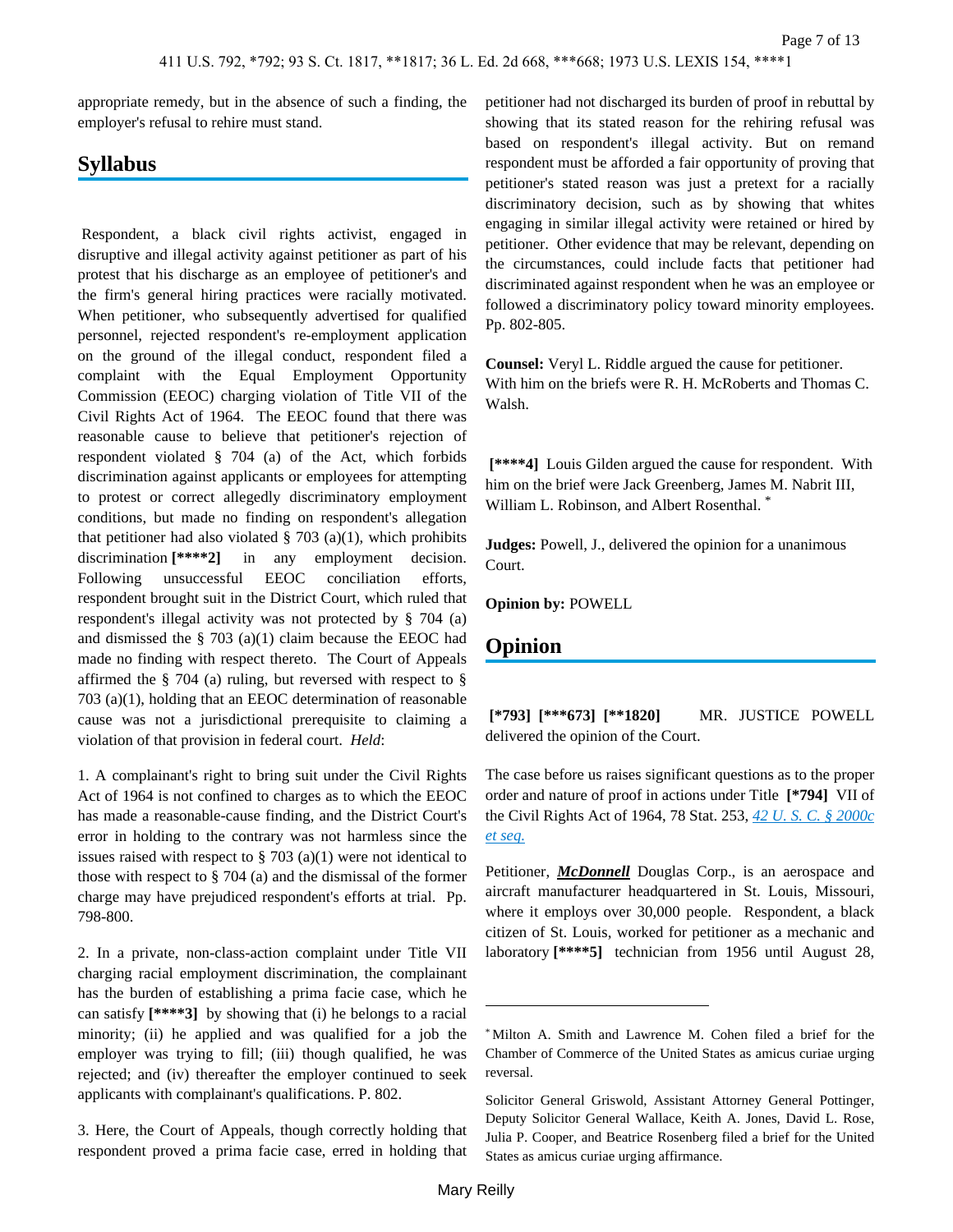1964  $<sup>1</sup>$  when he was laid off in the course of a general</sup> reduction in petitioner's work force.

Respondent, a long-time activist in the civil rights movement, protested vigorously that his discharge and the general hiring practices of petitioner were racially motivated.  $2$  As part of this protest, respondent and other members of the Congress on Racial Equality illegally stalled their cars on the main roads leading to petitioner's plant for the purpose of blocking access to it at the time of the morning shift change. The District Judge described the plan for, and respondent's participation in, the "stall-in" as follows:

"Five teams, each consisting of four cars would 'tie up' five main access roads into *McDonnell* at the time of the morning rush hour. The drivers of the cars were instructed to line up next to each other completely blocking the intersections or roads. **[\*\*\*\*6]** The drivers were also instructed to stop their cars, turn off the engines, pull the emergency brake, raise all windows, lock the doors, and remain in their cars until the police arrived. The plan was to have the cars remain in position for one hour.

 **[\*795]** "Acting under the 'stall in' plan, plaintiff [respondent in the present action] drove his car onto Brown Road, a *McDonnell* access road, at approximately 7:00 a. m., at the start of the morning rush hour. Plaintiff was aware of the traffic problems that would result. He stopped his car with the intent to block traffic. The police **[\*\*1821]** arrived shortly and requested plaintiff to move his car. He refused to move his car voluntarily. Plaintiff's car was towed away by the police, and he was arrested for obstructing traffic. Plaintiff pleaded guilty to the charge of **[\*\*\*674]** obstructing traffic and was fined." *[318 F.Supp. 846, 849](https://advance.lexis.com/api/document?collection=cases&id=urn:contentItem:3S4V-RMN0-003B-30C8-00000-00&context=)*.

 **[\*\*\*\*7]** On July 2, 1965, a "lock-in" took place wherein a chain and padlock were placed on the front door of a building to prevent the occupants, certain of petitioner's employees, from leaving. Though respondent apparently knew beforehand of the "lock-in," the full extent of his involvement remains uncertain. <sup>3</sup>

 **[\*\*\*\*8] [\*796]** Some three weeks following the "lock-in," on July 25, 1965, petitioner publicly advertised for qualified mechanics, respondent's trade, and respondent promptly applied for re-employment. Petitioner turned down respondent, basing its rejection on respondent's participation in the "stall-in" and "lock-in." Shortly thereafter, respondent filed a formal complaint with the Equal Employment Opportunity Commission, claiming that petitioner had refused to rehire him because of his race and persistent involvement in the civil rights movement, in violation of §§ 703 (a)(1) and 704 (a) of the Civil Rights Act of 1964, *42 U. S. C. §§ 2000e-*2  $(a)(1)$  and  $2000e-3$   $(a)$ . <sup>4</sup> The former section generally prohibits racial discrimination in any employment decision while the latter forbids discrimination against applicants or employees for attempting to protest or correct allegedly discriminatory conditions of employment.

 **[\*\*\*\*9] [\*797]** The Commission made no finding on respondent's allegation of racial bias under § 703 (a)(1), but it did find reasonable cause to believe petitioner **[\*\*\*675]** had violated § 704 (a) by refusing to rehire respondent because of his civil rights activity. After the Commission unsuccessfully attempted to conciliate the dispute, it advised respondent in March 1968, of his right to institute a civil action in federal

chain and padlock were placed on the front door of the building to prevent ingress and egress. Although respondent acknowledges that he was chairman of ACTION at the time, that the demonstration was planned and staged by his group, that he participated in and indeed was in charge of the picket line in front of the building, that he was told in advance by a member of ACTION "that he was planning to chain the front door," and that he "approved of" chaining the door, there is no evidence that respondent personally took part in the actual "lock-in," and he was not arrested. App. 132-133.

The Court of Appeals majority, however, found that the record did "not support the trial court's conclusion that Green 'actively cooperated' in chaining the doors of the downtown St. Louis building during the 'lock-in' demonstration." *463 F.2d, at 341*. See also concurring opinion of Judge Lay. *Id., at 345*. Judge Johnsen, in dissent, agreed with the District Court that the "chaining and padlocking [were] carried out as planned, [and that] Green had in fact given it . . . approval and authorization." *Id., at 348*.

In view of respondent's admitted participation in the unlawful "stallin," we find it unnecessary to resolve the contradictory contentions surrounding this "lock-in."

<sup>4</sup>Section 703 (a)(1) of the Civil Rights Act of 1964, *42 U. S. C. § 2000e-2 (a)(1)*, in pertinent part provides:

<span id="page-7-0"></span>*[HN1](https://advance.lexis.com/api/document?collection=cases&id=urn:contentItem:3S4X-CVH0-003B-S2WK-00000-00&context=&link=clscc1)*<sup> $\uparrow$ </sup>] "It shall be an unlawful employment practice for an employer . . . to fail or refuse to hire or to discharge any individual, or otherwise to discriminate against any individual with respect to his compensation, terms, conditions, or privileges of employment, because of such individual's race, color, religion, sex, or national

<sup>&</sup>lt;sup>1</sup>His employment during these years was continuous except for 21 months of service in the military.

<sup>2</sup>The Court of Appeals noted that respondent then "filed formal complaints of discrimination with the President's Commission on Civil Rights, the Justice Department, the Department of the Navy, the Defense Department, and the Missouri Commission on Human Rights." *463 F.2d 337, 339 (1972)*.

<sup>3</sup>The "lock-in" occurred during a picketing demonstration by ACTION, a civil rights organization, at the entrance to a downtown office building which housed a part of petitioner's offices and in which certain of petitioner's employees were working at the time. A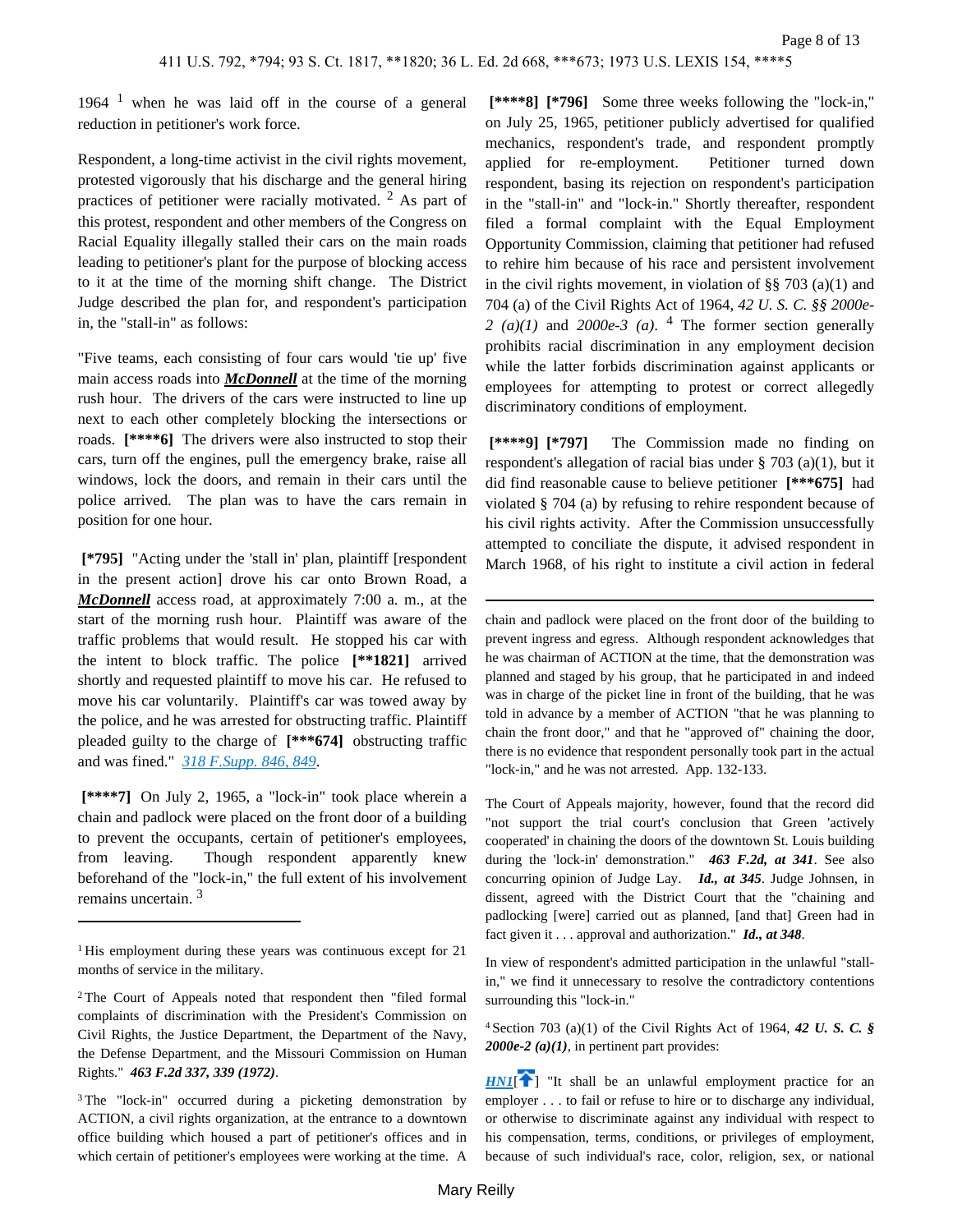court within 30 days.

On April 15, 1968, respondent brought the present action, claiming initially a violation of § 704 (a) and, in an amended  **[\*\*1822]** complaint, a violation of § 703 (a)(1) as well. <sup>5</sup> The District Court dismissed the latter claim of racial discrimination in petitioner's hiring procedures on the ground that the Commission had failed to make a determination of reasonable cause to believe that a violation of that section had been committed. The District Court also found that petitioner's refusal to rehire respondent was based solely on his participation in the illegal demonstrations and not on his legitimate civil rights activities. The court concluded that nothing in Title VII or § 704 protected "such activity as employed by the plaintiff **[\*\*\*\*10]** in the 'stall in' and 'lock in' demonstrations." *[318 F.Supp., at 850](https://advance.lexis.com/api/document?collection=cases&id=urn:contentItem:3S4V-RMN0-003B-30C8-00000-00&context=)*.

On appeal, the Eighth Circuit affirmed that unlawful protests were not protected activities under  $\S$  704 (a), <sup>6</sup> but reversed the dismissal of respondent's  $\S$  703 (a)(1) claim relating to racially discriminatory hiring practices, holding that a prior Commission determination of reasonable cause was not a jurisdictional prerequisite to raising a claim under that section in federal court. The court **[\*798]** ordered the case remanded for trial of respondent's claim under § 703 (a)(1).

In remanding, the Court **[\*\*\*\*11]** of Appeals attempted to set forth standards to govern the consideration of respondent's claim. The majority noted that respondent had established a prima facie case of racial discrimination; that petitioner's refusal to rehire respondent rested on "subjective" criteria which carried little weight in rebutting charges of discrimination; that, though respondent's participation in the unlawful demonstrations might indicate a lack of a responsible attitude toward performing work for that employer, respondent should be given the opportunity to demonstrate that petitioner's reasons for refusing to rehire him were mere pretext.  $\frac{7}{1}$  In order to clarify the standards

origin . . . ."

Section 704 (a) of the Civil Rights Act of 1964, *42 U. S. C. § 2000e-3 (a)*, in pertinent part provides:

<span id="page-8-0"></span> $H N2$ <sup>[ $\bullet$ </sup>] "It shall be an unlawful employment practice for an employer to discriminate against any of his employees or applicants for employment . . . because he has opposed any practice made an unlawful employment practice by this subchapter . . . ."

<sup>5</sup>Respondent also contested the legality of his 1964 discharge by petitioner, but both courts held this claim barred by the statute of limitations. Respondent does not challenge those rulings here.

<sup>6</sup>Respondent has not sought review of this issue.

<sup>7</sup>All references here are to Part V of the revised opinion of the Court

governing the disposition of an action challenging employment discrimination, we granted certiorari, *409 U.S. 1036 (1972)*.

## <span id="page-8-2"></span> **[\*\*\*\*12]** I

<span id="page-8-1"></span>*[LEdHN\[1A\]](https://advance.lexis.com/api/document?collection=cases&id=urn:contentItem:3S4X-CVH0-003B-S2WK-00000-00&context=&link=LEDHN1)*[<sup>2</sup>] [1A] *[LEdHN\[2\]](https://advance.lexis.com/api/document?collection=cases&id=urn:contentItem:3S4X-CVH0-003B-S2WK-00000-00&context=&link=LEDHN2)*[<sup>2</sup>] [2]We agree with the Court of Appeals that  $H N3$ <sup>[ $\uparrow$ </sup>] absence of a Commission finding of reasonable cause cannot bar suit under an appropriate section of Title VII and that the District Judge erred in dismissing respondent's claim of racial discrimination under § 703 (a)(1). Respondent satisfied the jurisdictional prerequisites to a federal action (i) by filing timely charges of employment discrimination with the Commission and (ii) by receiving and acting upon the Commission's statutory  **[\*\*\*676]** notice of the right to sue, *42 U. S. C. §§ 2000e-5 (a)* and *2000e-5 (e)*. The Act does not restrict a complainant's right to sue to those charges as to which the Commission has made findings of reasonable cause, and we will not engraft on the statute a requirement which may inhibit the review of  **[\*799]** claims of employment discrimination in the federal courts. The Commission itself does not consider the absence of a **[\*\*\*\*13]** "reasonable cause" determination as providing employer immunity from similar charges in a federal court, *[29](https://advance.lexis.com/api/document?collection=administrative-codes&id=urn:contentItem:5RYX-9PX0-008H-0397-00000-00&context=)  [CFR § 1601.30](https://advance.lexis.com/api/document?collection=administrative-codes&id=urn:contentItem:5RYX-9PX0-008H-0397-00000-00&context=)*, and the courts of appeal have held that, in view of the large volume of complaints before the Commission and the nonadversary character of many of its proceedings, "court actions under Title VII are de novo proceedings **[\*\*1823]** and . . . a Commission 'no reasonable cause' finding does not bar a lawsuit in the case." *[Robinson v.](https://advance.lexis.com/api/document?collection=cases&id=urn:contentItem:3S4X-B5W0-0039-X09X-00000-00&context=)  [Lorillard Corp., 444 F.2d 791, 800 \(CA4 1971\)](https://advance.lexis.com/api/document?collection=cases&id=urn:contentItem:3S4X-B5W0-0039-X09X-00000-00&context=)*; *[Beverly v.](https://advance.lexis.com/api/document?collection=cases&id=urn:contentItem:3S4X-FM20-0039-X480-00000-00&context=)  [Lone Star Lead Construction Corp., 437 F.2d 1136 \(CA5](https://advance.lexis.com/api/document?collection=cases&id=urn:contentItem:3S4X-FM20-0039-X480-00000-00&context=)  [1971\)](https://advance.lexis.com/api/document?collection=cases&id=urn:contentItem:3S4X-FM20-0039-X480-00000-00&context=)*; *[Flowers v. Local 6, Laborers International Union of](https://advance.lexis.com/api/document?collection=cases&id=urn:contentItem:3S4X-K7Y0-0039-X1YM-00000-00&context=)  [North America, 431 F.2d 205 \(CA7 1970\)](https://advance.lexis.com/api/document?collection=cases&id=urn:contentItem:3S4X-K7Y0-0039-X1YM-00000-00&context=)*; *[Fekete v. U.S.](https://advance.lexis.com/api/document?collection=cases&id=urn:contentItem:3S4X-M920-0039-X4JW-00000-00&context=)  [Steel Corp., 424 F.2d 331 \(CA3 1970\)](https://advance.lexis.com/api/document?collection=cases&id=urn:contentItem:3S4X-M920-0039-X4JW-00000-00&context=)*.

*[LEdHN\[3\]](https://advance.lexis.com/api/document?collection=cases&id=urn:contentItem:3S4X-CVH0-003B-S2WK-00000-00&context=&link=LEDHN3)*[\[](#page-3-0) $\uparrow$ ] [3]Petitioner argues, as it did below, that respondent sustained no prejudice from the trial court's erroneous ruling because in fact the issue of racial discrimination in the refusal to re-employ "was tried thoroughly" in a trial lasting four days with "at least 80%" of the questions **[\*\*\*\*14]** relating to the issue of "race." 8  **[\*\*\*\*15]** Petitioner, therefore, requests that the judgment below be vacated and the cause remanded with instructions that the judgment of the District Court be affirmed. <sup>9</sup> We cannot agree that the dismissal of respondent's  $\S$  703 (a)(1)

of Appeals, 463 F.2d, at 352, which superseded Part V of the court's initial opinion with respect to the order and nature of proof.

<sup>8</sup>Tr. of Oral Arg. 11.

<sup>9</sup>Brief for Petitioner 40.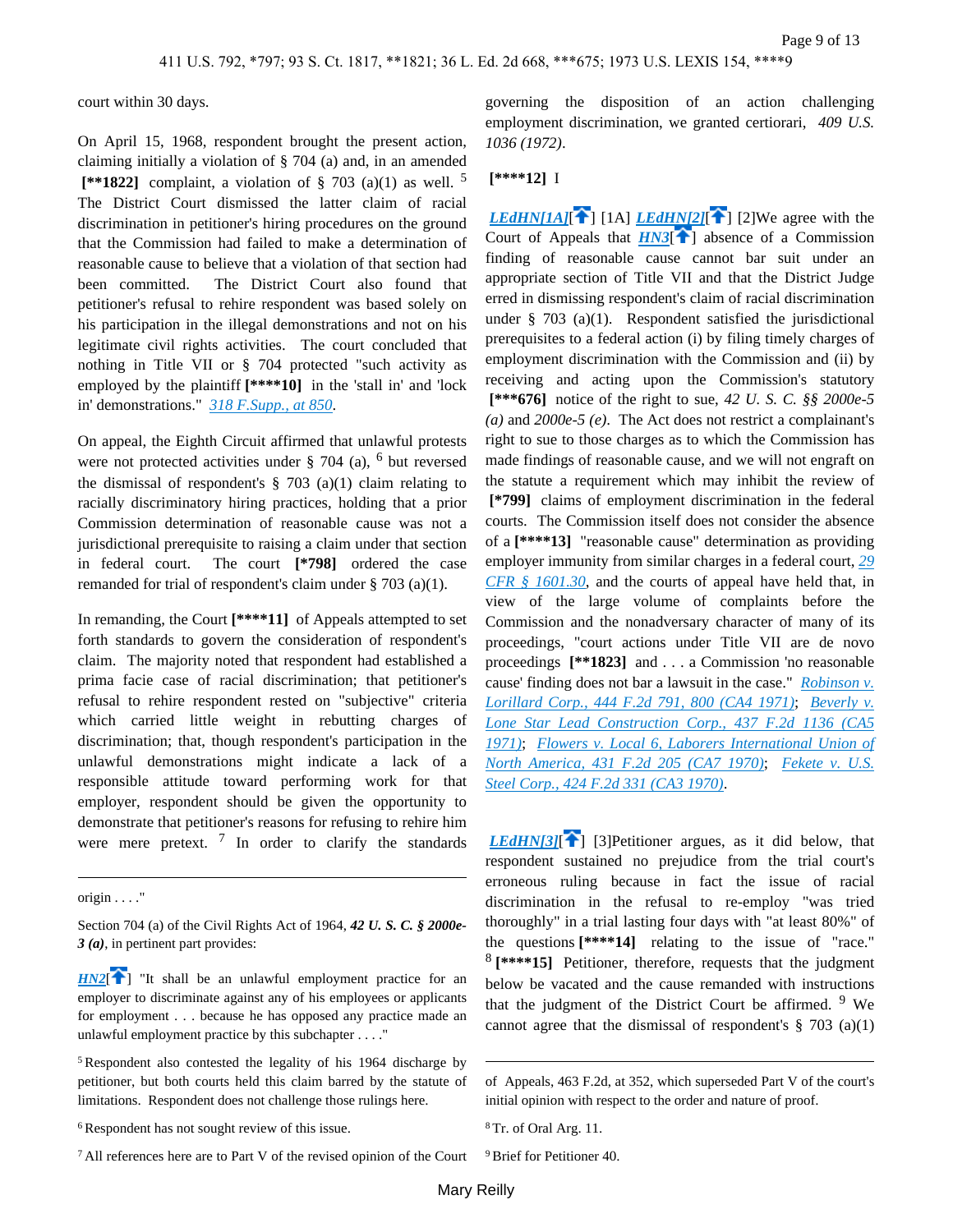claim was harmless error. It is not clear that the District Court's findings as to respondent's § 704 (a) contentions involved the identical issues raised by his claim under § 703 (a)(1). The former section relates solely to discrimination against an applicant or employee on account of his participation in legitimate civil rights activities or protests, while the latter section deals with the broader and centrally  **[\*800]** important question under the Act of whether, for any reason, a racially discriminatory employment decision has been made. Moreover, respondent should have been accorded the right to prepare his case and plan the strategy of trial with the knowledge that the  $\S$  703 (a)(1) cause of action was properly before the District Court. <sup>10</sup> Accordingly, we remand the case for trial of respondent's claim of racial discrimination consistent with the views set forth below.

II

*[LEdHN\[4\]](https://advance.lexis.com/api/document?collection=cases&id=urn:contentItem:3S4X-CVH0-003B-S2WK-00000-00&context=&link=LEDHN4)*[\[](#page-3-1)<sup>2</sup>] [4]*[LEdHN\[5\]](https://advance.lexis.com/api/document?collection=cases&id=urn:contentItem:3S4X-CVH0-003B-S2WK-00000-00&context=&link=LEDHN5)*[<sup>2</sup>] [5]*[LEdHN\[6\]](https://advance.lexis.com/api/document?collection=cases&id=urn:contentItem:3S4X-CVH0-003B-S2WK-00000-00&context=&link=LEDHN6)*[<sup>2</sup>] [6]The

critical issue before us concerns the order and allocation of proof in a private, non-class action challenging employment discrimination. The language of Title VII makes plain the purpose of Congress to assure equality of employment opportunities and to eliminate those discriminatory practices and devices which have fostered racially stratified job environments to the disadvantage of minority citizens. *[Griggs v. Duke Power Co., 401 U.S. 424, 429 \(1971\)](https://advance.lexis.com/api/document?collection=cases&id=urn:contentItem:3S4X-DR50-003B-S410-00000-00&context=)*;  **[\*\*\*677]** *[Castro v. Beecher, 459 F.2d 725 \(CA1 1972\)](https://advance.lexis.com/api/document?collection=cases&id=urn:contentItem:3S4X-5MY0-0039-X4F1-00000-00&context=)*; *[Chance v. Board of Examiners, 458 F.2d 1167 \(CA2 1972\)](https://advance.lexis.com/api/document?collection=cases&id=urn:contentItem:3S4X-5XJ0-0039-X4XK-00000-00&context=)*; *[Quarles v. Philip Morris, Inc., 279 F.Supp. 505 \(ED Va.](https://advance.lexis.com/api/document?collection=cases&id=urn:contentItem:3S4V-RT20-0054-847T-00000-00&context=)  [1968\)](https://advance.lexis.com/api/document?collection=cases&id=urn:contentItem:3S4V-RT20-0054-847T-00000-00&context=)*. **[\*\*\*\*16]** As noted in *[Griggs, supra](https://advance.lexis.com/api/document?collection=cases&id=urn:contentItem:3S4X-DR50-003B-S410-00000-00&context=)*:

"Congress did not intend by Title VII, however, to guarantee a job to every person regardless of qualifications. In short, the Act does not command that any person be hired simply because he was formerly the subject of discrimination, or because he is a member of a minority group. Discriminatory preference for any group, minority or majority, is precisely and only what Congress has proscribed. **[\*801]** What is required by Congress is the removal of artificial, arbitrary, and unnecessary barriers to employment when the barriers operate invidiously to discriminate on the basis of racial or other impermissible classification." *[Id., at 430-431](https://advance.lexis.com/api/document?collection=cases&id=urn:contentItem:3S4X-DR50-003B-S410-00000-00&context=)*.

<span id="page-9-2"></span>*[LEdHN\[7\]](https://advance.lexis.com/api/document?collection=cases&id=urn:contentItem:3S4X-CVH0-003B-S2WK-00000-00&context=&link=LEDHN7)*[\[](#page-3-2)<sup>2</sup>] [7]There are societal as well as personal interests on both sides of this equation. The broad, overriding interest, shared by employer, employee, and consumer, is <span id="page-9-0"></span>efficient and trustworthy workmanship assured through fair and racially neutral employment and personnel decisions. In the implementation of **[\*\*1824]** such decisions, it is abundantly clear that  $HM4$ <sup>[\[](#page-1-0) $\uparrow$ </sup>] Title VII tolerates no racial discrimination, **[\*\*\*\*17]** subtle or otherwise.

In this case respondent, the complainant below, charges that he was denied employment "because of his involvement in civil rights activities" and "because of his race and color." <sup>11</sup> Petitioner denied discrimination of any kind, asserting that its failure to re-employ respondent was based upon and justified by his participation in the unlawful conduct against it. Thus, the issue at the trial on remand is framed by those opposing factual contentions. The two opinions of the Court of Appeals and the several opinions of the three judges of that court attempted, with a notable lack of harmony, to state the applicable rules as to burden of proof and how this shifts upon the making of a prima facie case.  $12$  We now address this problem.

 **[\*\*\*\*18]** 

<span id="page-9-4"></span><span id="page-9-3"></span><span id="page-9-1"></span> **[\*802]** *[LEdHN\[8\]](https://advance.lexis.com/api/document?collection=cases&id=urn:contentItem:3S4X-CVH0-003B-S2WK-00000-00&context=&link=LEDHN8)*[ ] [8]*[LEdHN\[9A\]](https://advance.lexis.com/api/document?collection=cases&id=urn:contentItem:3S4X-CVH0-003B-S2WK-00000-00&context=&link=LEDHN9)*[ [\]](#page-4-0)  $[9A]$  $[9A]$ *[LEdHN\[10\]](https://advance.lexis.com/api/document?collection=cases&id=urn:contentItem:3S4X-CVH0-003B-S2WK-00000-00&context=&link=LEDHN10)*[<sup>1</sup>]  $[10]$ *[HN5](https://advance.lexis.com/api/document?collection=cases&id=urn:contentItem:3S4X-CVH0-003B-S2WK-00000-00&context=&link=clscc5)*<sup>[1</sup>] The complainant in a Title VII trial must carry the initial burden under the statute of establishing a prima facie case of racial discrimination. This may be done by showing (i) that he belongs to a racial minority; (ii) that he applied and was qualified for a job for which the employer was seeking applicants; (iii) that, despite his qualifications, he was rejected; and (iv) that, after his rejection, the position remained open and the employer continued to seek applicants from persons of complainant's qualifications. 13 In the instant case, we **[\*\*\*678]** agree with the Court of Appeals that respondent proved a prima facie

<sup>&</sup>lt;sup>10</sup>The trial court did not discuss respondent's  $\S 703$  (a)(1) claim in its opinion and denied requests for discovery of statistical materials which may have been relevant to that claim.

<sup>&</sup>lt;sup>11</sup>The respondent initially charged petitioner in his complaint filed April 15, 1968, with discrimination because of his "involvement in civil rights activities." App. 8. In his amended complaint, filed March 20, 1969, plaintiff broadened his charge to include denial of employment because of race in violation of § 703 (a)(1). App. 27.

<sup>12</sup>See original opinion of the majority of the panel which heard the case, *463 F.2d, at 338*; the concurring opinion of Judge Lay, *id., at 344*; the first opinion of Judge Johnsen, dissenting in part, *id., at 346*; the revised opinion of the majority, *id., at 352*; and the supplemental dissent of Judge Johnsen, *id., at 353*. A petition for rehearing en banc was denied by an evenly divided Court of Appeals.

<sup>&</sup>lt;sup>13</sup>The facts necessarily will vary in Title VII cases, and the specification above of the prima facie proof required from respondent is not necessarily applicable in every respect to differing factual situations.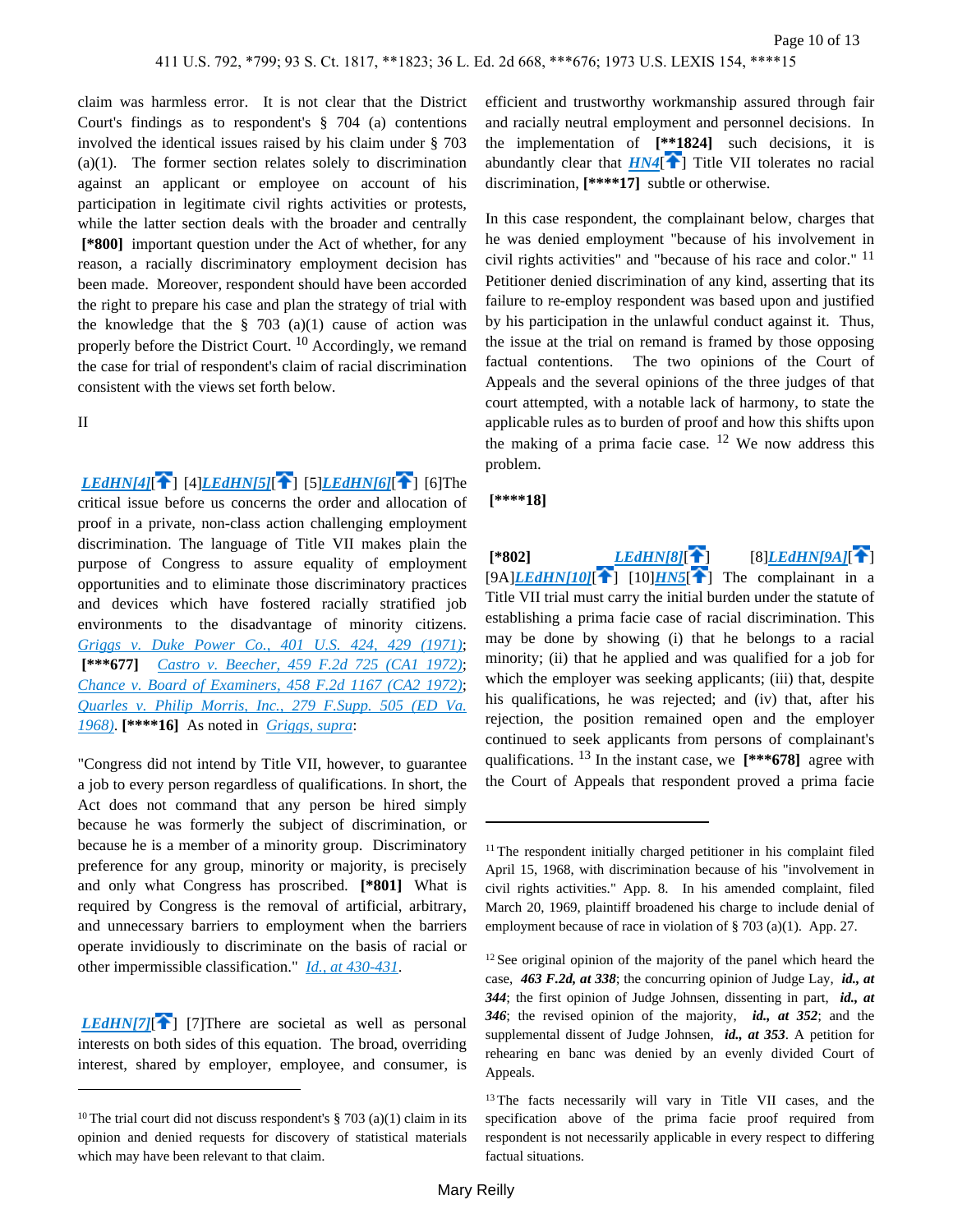case. *463 F.2d 337, 353*. Petitioner sought mechanics, respondent's trade, and continued to do so after respondent's rejection. Petitioner, moreover, does not dispute respondent's qualifications 14 and acknowledges **[\*\*\*\*19]** that his past work performance in petitioner's employ was "satisfactory." 15

 ${\bf K}^{***20}$  *[LEdHN\[11\]](https://advance.lexis.com/api/document?collection=cases&id=urn:contentItem:3S4X-CVH0-003B-S2WK-00000-00&context=&link=LEDHN11)*[<sup>2</sup>[\]](#page-4-1) [11] The burden then must shift to the employer to articulate some legitimate, nondiscriminatory reason for the employee's rejection. We need not attempt in the instant case to detail every matter which fairly could be **[\*803]** recognized as a reasonable basis for a refusal to hire. Here petitioner has assigned respondent's participation in unlawful conduct against it as the cause for his rejection. We think that this suffices to discharge petitioner's burden of proof at this stage and to meet respondent's prima facie case of discrimination.

<span id="page-10-3"></span>*[LEdHN\[12A\]](https://advance.lexis.com/api/document?collection=cases&id=urn:contentItem:3S4X-CVH0-003B-S2WK-00000-00&context=&link=LEDHN12)*[ $\left| \right|$  [12A]*[LEdHN\[13\]](https://advance.lexis.com/api/document?collection=cases&id=urn:contentItem:3S4X-CVH0-003B-S2WK-00000-00&context=&link=LEDHN13)*[ $\left| \right|$ ] [13]The Court of Appeals intimated, however, that petitioner's stated reason for refusing to rehire respondent was a "subjective" rather than objective criterion which "carr[ies] little weight in rebutting charges of discrimination," *463 F.2d, at 352*.This was among the statements which caused the dissenting judge **[\*\*1825]**  to read the opinion as taking "the position that such unlawful acts as Green committed against *McDonnell* would not legally entitle *McDonnell* to **[\*\*\*\*21]** refuse to hire him, even though no racial motivation was involved . . . ." *Id., at 355*. Regardless of whether this was the intended import of the opinion, we think the court below seriously underestimated the rebuttal weight to which petitioner's reasons were entitled. Respondent admittedly had taken part in a carefully planned "stall-in," designed to tie up access to and egress from petitioner's plant at a peak traffic hour. <sup>16</sup> *[HN7](https://advance.lexis.com/api/document?collection=cases&id=urn:contentItem:3S4X-CVH0-003B-S2WK-00000-00&context=&link=clscc7)*<sup>[\[](#page-1-2)2]</sup> Nothing in Title VII compels an employer to

<span id="page-10-1"></span><sup>14</sup>We note that the issue of what may properly be used to test qualifications for employment is not present in this case.  $HM6$ [\[](#page-1-3) $\uparrow$ ] Where employers have instituted employment tests and qualifications with an exclusionary effect on minority applicants, such requirements must be "shown to bear a demonstrable relationship to successful performance of the jobs" for which they were used, *[Griggs v. Duke Power Co., 401 U.S. 424, 431 \(1971\)](https://advance.lexis.com/api/document?collection=cases&id=urn:contentItem:3S4X-DR50-003B-S410-00000-00&context=)*. *[Castro v. Beecher, 459 F.2d 725 \(CA1 1972\)](https://advance.lexis.com/api/document?collection=cases&id=urn:contentItem:3S4X-5MY0-0039-X4F1-00000-00&context=)*; *[Chance v. Board of](https://advance.lexis.com/api/document?collection=cases&id=urn:contentItem:3S4X-5XJ0-0039-X4XK-00000-00&context=)  [Examiners, 458 F.2d 1167 \(CA2 1972\)](https://advance.lexis.com/api/document?collection=cases&id=urn:contentItem:3S4X-5XJ0-0039-X4XK-00000-00&context=)*.

<sup>15</sup>Tr. of Oral Arg. 3; *463 F.2d, at 353*.

<sup>16</sup>The trial judge noted that no personal injury or property damage resulted from the "stall-in" due "solely to the fact that law enforcement officials had obtained notice in advance of plaintiff's [here respondent's] demonstration and were at the scene to remove plaintiff's car from the highway." *[318 F.Supp. 846, 851](https://advance.lexis.com/api/document?collection=cases&id=urn:contentItem:3S4V-RMN0-003B-30C8-00000-00&context=)*.

absolve and rehire one who has engaged in such deliberate, unlawful activity against it.  $17 \text{ In the whole image, under the$ National Labor Relations Act, the discharge of employees who had seized and forcibly retained **[\*804]** an employer's factory buildings in an illegal sit-down strike, the Court noted pertinently:

"We are unable to conclude that Congress intended to compel employers to retain persons in their employ regardless of their unlawful conduct, -- to invest those who go on strike with an immunity from discharge for acts of trespass or violence against the employer's property . . . . Apart **[\*\*\*\*22] [\*\*\*679]** from the question of the constitutional validity of an enactment of that sort, it is enough to say that such a legislative intention should be found in some definite and unmistakable expression." *[NLRB v. Fansteel Corp., 306 U.S.](https://advance.lexis.com/api/document?collection=cases&id=urn:contentItem:3S4X-8420-003B-74B0-00000-00&context=)  [240, 255 \(1939\)](https://advance.lexis.com/api/document?collection=cases&id=urn:contentItem:3S4X-8420-003B-74B0-00000-00&context=)*.

<span id="page-10-4"></span><span id="page-10-2"></span>*[LEdHN\[14\]](https://advance.lexis.com/api/document?collection=cases&id=urn:contentItem:3S4X-CVH0-003B-S2WK-00000-00&context=&link=LEDHN14)*[\[](#page-4-2) ] [14] *[LEdHN\[15A\]](https://advance.lexis.com/api/document?collection=cases&id=urn:contentItem:3S4X-CVH0-003B-S2WK-00000-00&context=&link=LEDHN15)*[ ] [15A] **[\*\*\*\*23]**  *[LEdHN\[16\]](https://advance.lexis.com/api/document?collection=cases&id=urn:contentItem:3S4X-CVH0-003B-S2WK-00000-00&context=&link=LEDHN16)*<sup>[</sup> ] [16]Petitioner's reason for rejection thus suffices to meet the prima facie case, but the inquiry must not end here. **[HN8](https://advance.lexis.com/api/document?collection=cases&id=urn:contentItem:3S4X-CVH0-003B-S2WK-00000-00&context=&link=clscc8)<sup>[4]</sup>** While Title VII does not, without more, compel rehiring of respondent, neither does it permit petitioner to use respondent's conduct as a pretext for the sort of discrimination prohibited by  $\S$  703 (a)(1). On remand, respondent must, as the Court of Appeals recognized, be afforded a fair opportunity to show that petitioner's stated reason for respondent's rejection was in fact pretext. Especially relevant to such a showing would be evidence that white employees involved in acts against petitioner of comparable seriousness to the "stall-in" were nevertheless retained or rehired. Petitioner may justifiably refuse to rehire one who was engaged in unlawful, disruptive acts against it, but only if this criterion is applied alike to members of all races.

<span id="page-10-0"></span>Other evidence that may be relevant to any showing of pretext includes facts as to the petitioner's *treatment* of respondent during his prior term of employment; petitioner's reaction, if any, to respondent's legitimate civil rights activities;  **[\*\*\*\*24]** and petitioner's general policy and **[\*805]** practice with respect to minority employment. 18 **[\*\*\*\*25]** On the

<sup>18</sup>We are aware that some of the above factors were, indeed,

 $17$ The unlawful activity in this case was directed specifically against petitioner. We need not consider or decide here whether, or under what circumstances, unlawful activity not directed against the particular employer may be a legitimate justification for refusing to hire.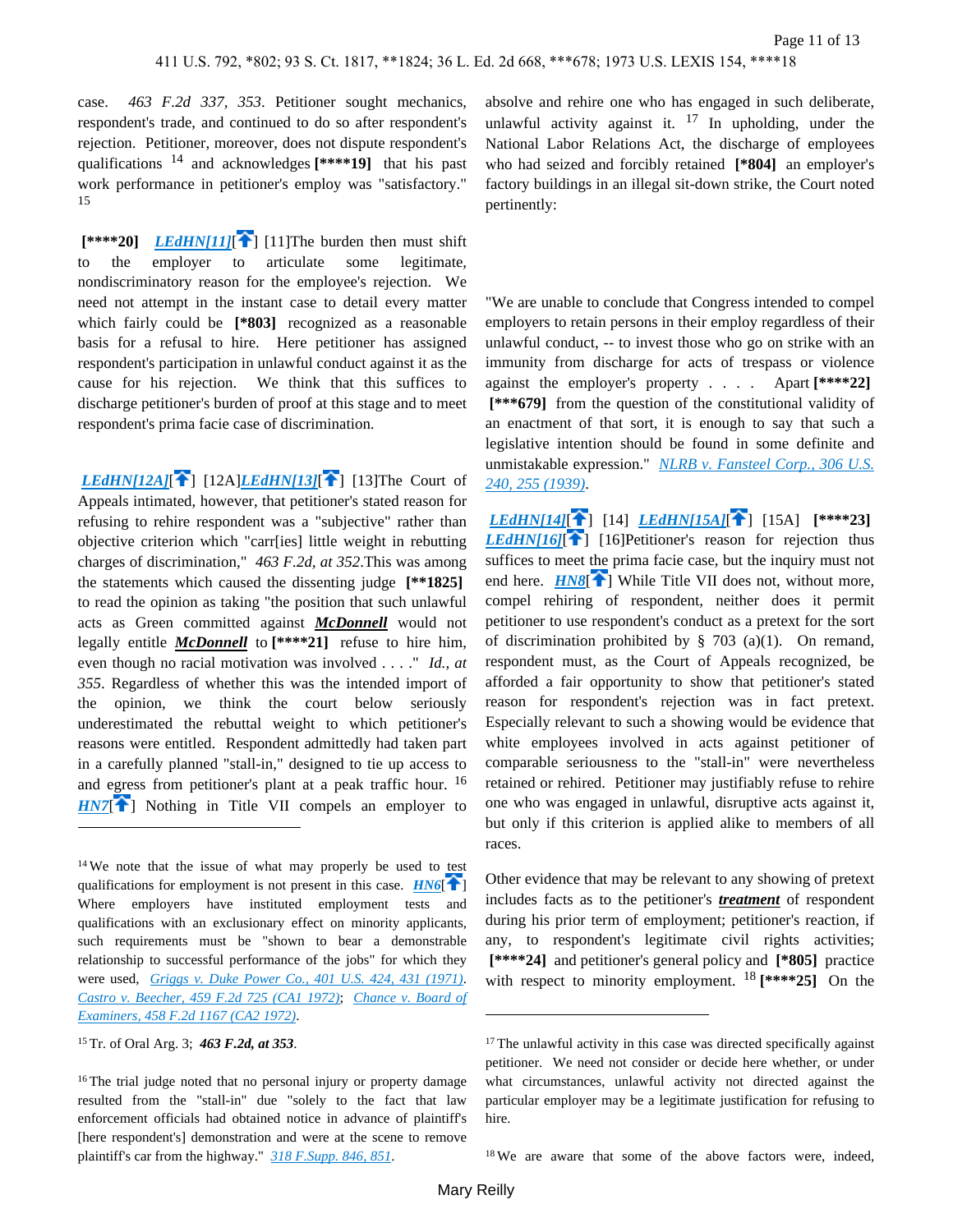latter point, statistics as to petitioner's employment policy and practice may be helpful to a determination of whether petitioner's refusal to rehire respondent in this case conformed to a general pattern of discrimination against blacks. *[Jones v.](https://advance.lexis.com/api/document?collection=cases&id=urn:contentItem:3S4X-K6V0-0039-X1WR-00000-00&context=)  [Lee Way Motor Freight, Inc., 431 F.2d 245](https://advance.lexis.com/api/document?collection=cases&id=urn:contentItem:3S4X-K6V0-0039-X1WR-00000-00&context=) [\*\*1826] (CA10 [1970\)](https://advance.lexis.com/api/document?collection=cases&id=urn:contentItem:3S4X-K6V0-0039-X1WR-00000-00&context=)*; Blumrosen, Strangers in Paradise: *Griggs* v. *Duke Power Co*., and the Concept of Employment Discrimination, 71 Mich. L. Rev. 59, 91-94 (1972). <sup>19</sup> In short, on the retrial *[HN9](https://advance.lexis.com/api/document?collection=cases&id=urn:contentItem:3S4X-CVH0-003B-S2WK-00000-00&context=&link=clscc9)*<sup>[\[](#page-2-0)26</sup>] respondent must be given a full and fair opportunity to demonstrate by competent evidence that the presumptively valid reasons for his rejection were in fact a coverup for a racially discriminatory decision.

<span id="page-11-0"></span>*[LEdHN\[17\]](https://advance.lexis.com/api/document?collection=cases&id=urn:contentItem:3S4X-CVH0-003B-S2WK-00000-00&context=&link=LEDHN17)*<sup>[\[](#page-5-0)</sup><sup>1</sup>] [17]*[LEdHN\[18A\]](https://advance.lexis.com/api/document?collection=cases&id=urn:contentItem:3S4X-CVH0-003B-S2WK-00000-00&context=&link=LEDHN18)*[<sup>1</sup>] [18A]The court below appeared to rely upon *[Griggs v. Duke Power Co.,](https://advance.lexis.com/api/document?collection=cases&id=urn:contentItem:3S4X-DR50-003B-S410-00000-00&context=)  [supra](https://advance.lexis.com/api/document?collection=cases&id=urn:contentItem:3S4X-DR50-003B-S410-00000-00&context=)*, in which the Court stated: "If an employment practice which operates to exclude Negroes cannot **[\*806]** be shown to be related to job performance, the practice is prohibited."  **[\*\*\*\*26]** *[401 U.S., at 431](https://advance.lexis.com/api/document?collection=cases&id=urn:contentItem:3S4X-DR50-003B-S410-00000-00&context=)*. **[\*\*\*680]** 20 But *Griggs* differs from the instant case in important respects. It dealt with standardized testing devices which, however neutral on their face, operated to exclude many blacks who were capable of performing effectively in the desired positions. *Griggs* was rightly concerned that childhood deficiencies in the education and background of minority citizens, resulting from forces beyond their control, not be allowed to work a cumulative and invidious burden on such citizens for the remainder of their lives. *[Id., at 430](https://advance.lexis.com/api/document?collection=cases&id=urn:contentItem:3S4X-DR50-003B-S410-00000-00&context=)*. Respondent, however, appears in different

considered by the District Judge in finding under § 704 (a), that "defendant's [here petitioner's] reasons for refusing to rehire the plaintiff were motivated solely and simply by the plaintiff's participation in the 'stall in' and 'lock in' demonstrations." *[318](https://advance.lexis.com/api/document?collection=cases&id=urn:contentItem:3S4V-RMN0-003B-30C8-00000-00&context=)  [F.Supp., at 850](https://advance.lexis.com/api/document?collection=cases&id=urn:contentItem:3S4V-RMN0-003B-30C8-00000-00&context=)*. We do not intimate that this finding must be overturned after consideration on remand of respondent's § 703 (a)(1) claim. We do, however, insist that respondent under  $\S$  703 (a)(1) must be given a full and fair opportunity to demonstrate by competent evidence that whatever the stated reasons for his rejection, the decision was in reality racially premised.

<sup>19</sup>The District Court may, for example, determine, after reasonable discovery that "the [racial] composition of defendant's labor force is itself reflective of restrictive or exclusionary practices." See Blumrosen, *supra*, at 92. We caution that such general determinations, while helpful, may not be in and of themselves controlling as to an individualized hiring decision, particularly in the presence of an otherwise justifiable reason for refusing to rehire. See generally *[United States v. Bethlehem Steel Corp., 312 F.Supp. 977,](https://advance.lexis.com/api/document?collection=cases&id=urn:contentItem:3S4V-SDK0-003B-32XK-00000-00&context=)  [992 \(WDNY 1970\)](https://advance.lexis.com/api/document?collection=cases&id=urn:contentItem:3S4V-SDK0-003B-32XK-00000-00&context=)*, order modified, *[446 F.2d 652 \(CA2 1971\)](https://advance.lexis.com/api/document?collection=cases&id=urn:contentItem:3S4X-BF00-0039-X0MP-00000-00&context=)*. Blumrosen, *supra*, n. 19, at 93.

clothing. He had engaged in a seriously disruptive act against the very one from whom he now seeks employment. And petitioner does not seek his exclusion on the basis of a testing device which overstates what is necessary for competent performance, or through some sweeping disqualification of all those with any past record of unlawful behavior, however remote, insubstantial, or unrelated to applicant's personal qualifications as an employee. Petitioner assertedly rejected respondent for unlawful conduct against it and, in the absence of proof of pretext **[\*\*\*\*27]** or discriminatory application of such a reason, this cannot be thought the kind of "artificial, arbitrary, and unnecessary barriers to employment" which the Court found to be the intention of Congress to remove. *[Id.,](https://advance.lexis.com/api/document?collection=cases&id=urn:contentItem:3S4X-DR50-003B-S410-00000-00&context=)  [at 431](https://advance.lexis.com/api/document?collection=cases&id=urn:contentItem:3S4X-DR50-003B-S410-00000-00&context=)*. 21

# <span id="page-11-6"></span><span id="page-11-5"></span>*[LEdHN\[18B\]](https://advance.lexis.com/api/document?collection=cases&id=urn:contentItem:3S4X-CVH0-003B-S2WK-00000-00&context=&link=LEDHN18)*[\[](#page-5-1)<sup>2</sup>][18B]

## <span id="page-11-2"></span><span id="page-11-1"></span> **[\*\*\*\*28] [\*807]** III

<span id="page-11-4"></span><span id="page-11-3"></span>*[LEdHN\[1B\]](https://advance.lexis.com/api/document?collection=cases&id=urn:contentItem:3S4X-CVH0-003B-S2WK-00000-00&context=&link=LEDHN1)*[ ] [1B] *[LEdHN\[9B\]](https://advance.lexis.com/api/document?collection=cases&id=urn:contentItem:3S4X-CVH0-003B-S2WK-00000-00&context=&link=LEDHN9)*[ ] [9B] *[LEdHN\[12B\]](https://advance.lexis.com/api/document?collection=cases&id=urn:contentItem:3S4X-CVH0-003B-S2WK-00000-00&context=&link=LEDHN12)*[ **1**] [\[](#page-5-2)12B[\]](#page-5-3) *[LEdHN\[15B\]](https://advance.lexis.com/api/document?collection=cases&id=urn:contentItem:3S4X-CVH0-003B-S2WK-00000-00&context=&link=LEDHN15)*[1] [15B] *[LEdHN\[19\]](https://advance.lexis.com/api/document?collection=cases&id=urn:contentItem:3S4X-CVH0-003B-S2WK-00000-00&context=&link=LEDHN19)*[1] [19]In sum, respondent should have been allowed to pursue his claim under  $\S$  703 (a)(1). If the evidence on retrial is substantially in accord with that before us in this case, we think that respondent carried his burden of establishing a prima facie case of racial discrimination and that petitioner successfully rebutted that case. But this does not end the matter. On retrial, respondent must be afforded a fair opportunity to demonstrate **[\*\*1827]** that petitioner's assigned reason for refusing to re-employ was a pretext or discriminatory in its application. If the District Judge so finds, he must order a prompt and appropriate remedy. In the absence of such a finding, petitioner's refusal to rehire must stand.

The judgment is vacated and the cause is hereby remanded **[\*\*\*\*29]** to the District Court for further proceedings consistent with this opinion.

*So ordered*.

<sup>20</sup>See *463 F.2d, at 352*.

 $21$  It is, of course, a predictive evaluation, resistant to empirical proof, whether "an applicant's past participation in unlawful conduct directed at his prospective employer might indicate the applicant's lack of a responsible attitude toward performing work for that employer." *463 F.2d, at 353*. But in this case, given the seriousness and harmful potential of respondent's participation in the "stall-in" and the accompanying inconvenience to other employees, it cannot be said that petitioner's refusal to employ lacked a rational and neutral business justification. As the Court has noted elsewhere:

<sup>&</sup>quot;Past conduct may well relate to present fitness; past loyalty may have a reasonable relationship to present and future trust." *[Garner v.](https://advance.lexis.com/api/document?collection=cases&id=urn:contentItem:3S4X-JK70-003B-S3GW-00000-00&context=)  [Los Angeles Board, 341 U.S. 716, 720 \(1951\)](https://advance.lexis.com/api/document?collection=cases&id=urn:contentItem:3S4X-JK70-003B-S3GW-00000-00&context=)*.